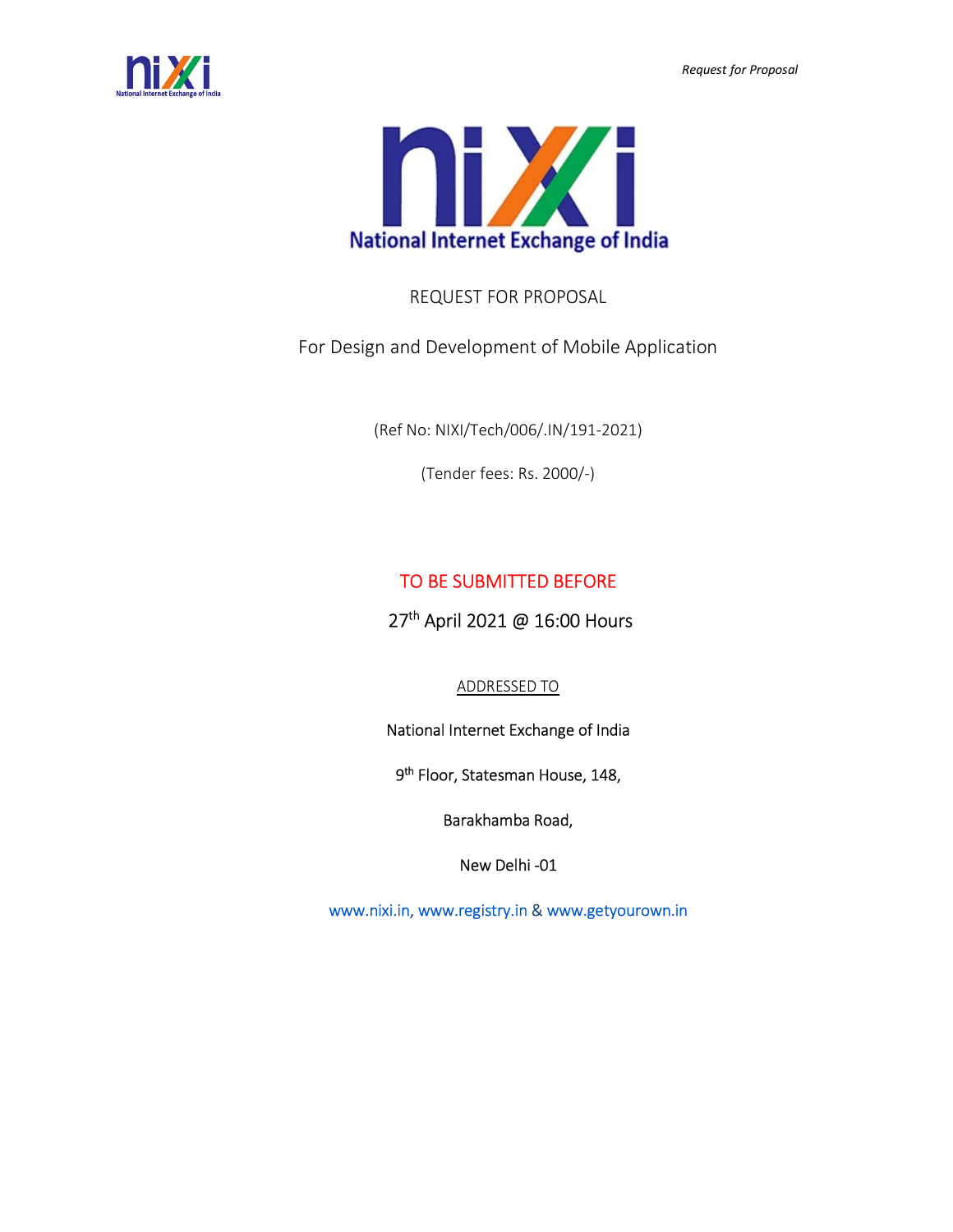| Sr No          | <b>Particulars</b>                                                             | <b>Details</b>                                                                                                                                                                                                                 |
|----------------|--------------------------------------------------------------------------------|--------------------------------------------------------------------------------------------------------------------------------------------------------------------------------------------------------------------------------|
| $\mathbf{1}$   | <b>Document Reference Number</b>                                               | NIXI/Tech/006/.IN/191-2021                                                                                                                                                                                                     |
| $\overline{2}$ | The date for the Issue of the RFP                                              | $12th$ April 2021                                                                                                                                                                                                              |
| $\overline{3}$ | Pre-Bid Clarification by Meeting and<br>Demo                                   | 16 <sup>th</sup> April 2021 @ 16:00 Hours                                                                                                                                                                                      |
| $\overline{4}$ | Last Date & Time for Submission of<br><b>Technical and Financial Proposals</b> | 27 <sup>th</sup> April 2021 @ 16:00 Hours                                                                                                                                                                                      |
| 5              | Date & Time for opening of<br>Proposals:                                       | 27th April 2021 @16:00 Hours                                                                                                                                                                                                   |
| 6              | <b>Earnest Money Deposit</b>                                                   | ₹ 10,000/-                                                                                                                                                                                                                     |
| 7              | Performance Bank Guarantee                                                     | 5% of Total commercial (Purchase Order)                                                                                                                                                                                        |
| 8              | <b>Address for Bid Submission</b>                                              | NIXI (National Internet Exchange of India)<br>Regd. Off.: 9 <sup>th</sup> Floor, B- Wing, Statesman House,<br>148, Barakhamba Road, New Delhi-110001<br>Tel.: +91-11-48202000 Fax: +91-11-48202013<br>E-Mail: registry@nixi.in |
| 9              | Website                                                                        | www.nixi.in                                                                                                                                                                                                                    |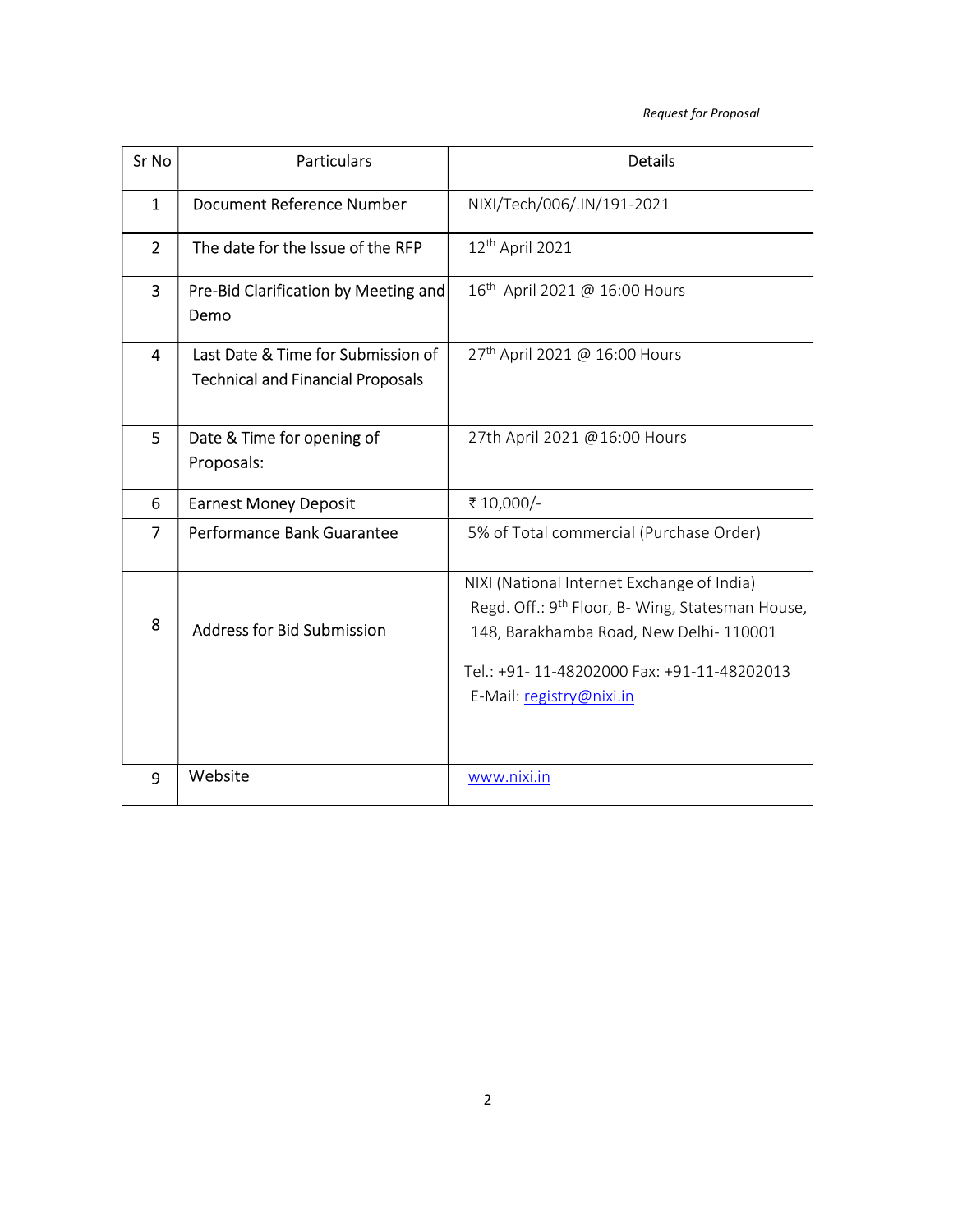#### 1. NIXI Overview

NIXI is a not-for-profit organization set up under section 25 of the Companies Act, 1956 (now section 8 under Companies Act, 2013) for peering of ISPs among themselves and routing the domestic traffic within the country. The initial funding towards infrastructure was from the Department of Information Technology. NIXI is performing the following three activities.

- Internet Exchange
- .IN Registry and Internationalized Domain Names (IDNs)
- National Internet Registry (NIR)

.IN Registry: .IN Registry functions with primary responsibility for managing Country Code Top Level Domains (ccTLDs). Registration of.IN domain has crossed the 2.6 million mark in March 2021. Presently, 138 Registrars have been accredited to offer.IN domain name registration worldwide to customers. It has helped in the proliferation of web hosting and the promotion of Internet usage in the country.

#### .Bharat IDN in Indian languages:

.भारत domain name in Devanagari script was successfully launched on 27th August 2014 by Hon'ble Minister of Communications & Information Technology, and Minister for Law & Justice, Mr. Ravi Shankar Prasad. The Devanagari script covers Hindi, Dogri, Bodo, Konkani, Maithili, Marathi, Nepali, and Sindhi Language.

This will increase the penetration of the Internet through the use of local languages and local content.

The availability of .Bharat IDN in Gujarati, Bengali, Manipuri in Bengali script, Punjabi, Tamil, Telugu & Urdu languages started from 3rd August 2015.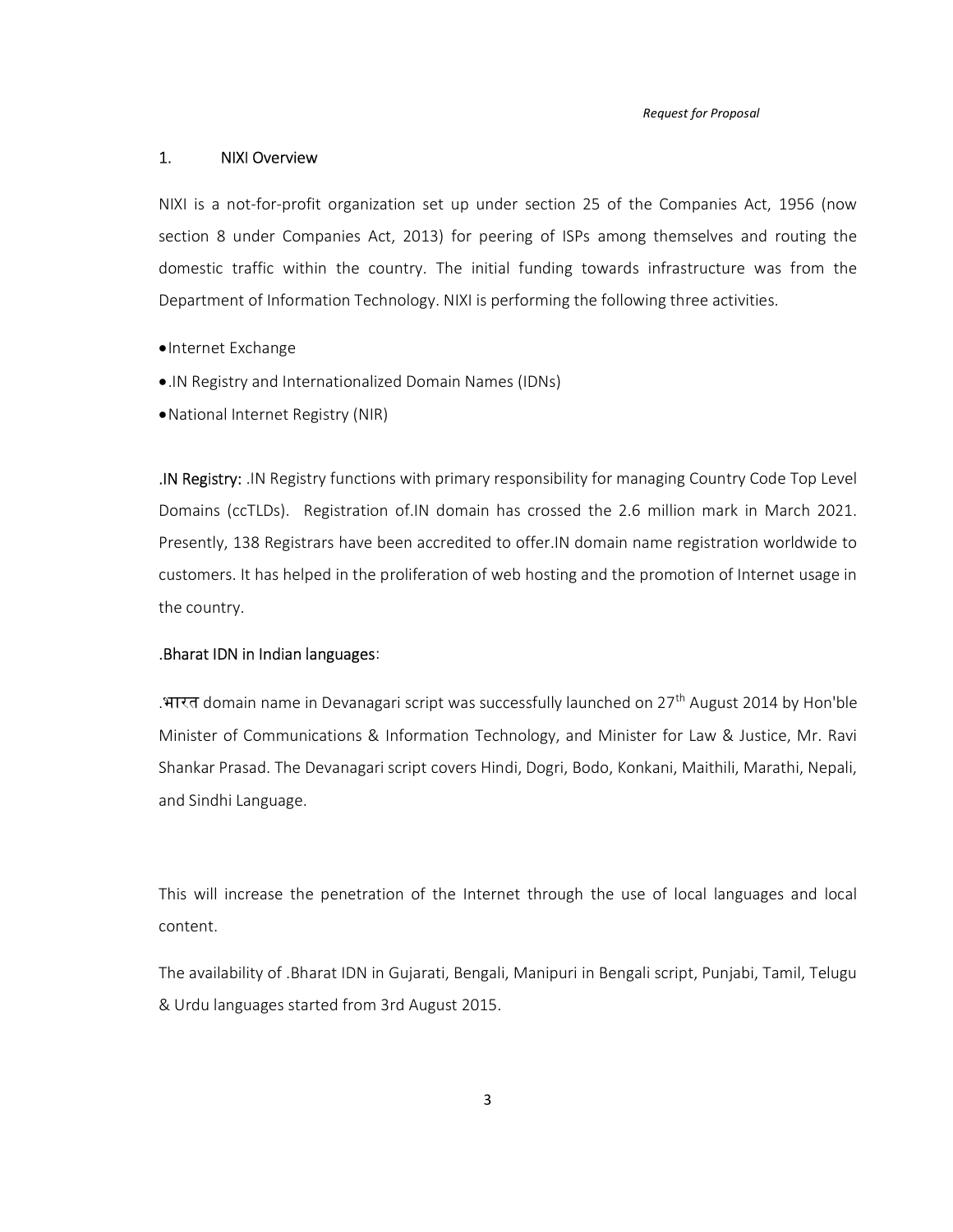Now all the remaining Indian languages i.e. Assamese, Kannada, Oriya, Malayalam, Santali, Sanskrit, Sindhi, Kashmiri is available for registration.

## 2. Purpose:

National Internet Exchange of India (NIXI) desires to have iOS and Android Mobile App for .IN Registry-

In this connection, the company would like to invite a Proposal from a reputed and experienced vendor who can provide an end-to-end solution for a period of One Year on warranty and next 4 years on AMC for preparing iOS and Android Mobile App for .IN registry.

#### General:

- The solution provided by the vendor should work on all devices.
- The solution provided by the vendor should be 100% bug-free.
- The solution should include a Progressive Web Application(PWA), which shall work seamlessly across the Android and iOS OS.
- The solution provided by the vendor should be delivered in agreed timelines
- The solution provided should be compatible with container platforms
- The Solution provided should have a modular architecture and should be able to integrate with other micro services and APIs.
- Availability of domain will be checked from WHOIS.REGISTRY.IN
- Data captured on mobile apps and website need to stores for the period as specified by NIXI
- There are approx. 138 registrars as of now, which may multi-fold in future.
- UI and UX of solutions provided need to be simple, easy to use, and clean
- Develop APIs required for providing the solution
- Consume APIs required for providing the solution
- Suggest name available in other extension.

#### Mobile Apps:

- The idea of developing Android and iOS mobile app is to enable Registrants to view and manage all there .IN and .BHARAT in a single place
- Users can view all their domains with booking date, expiry date
- Get notifications to renew domains on time
- Buy domain related services like emails, hosting website, etc. through the listed registrars
- Change registrars after getting the NoC

## 3. The extent of the Proposal:

The prospective vendor should note that any proposal submitted in response to this RFP and all associated amendments or clarifications submitted during the evaluation, would form part of any subsequent contract to be signed for the services relating to the Project.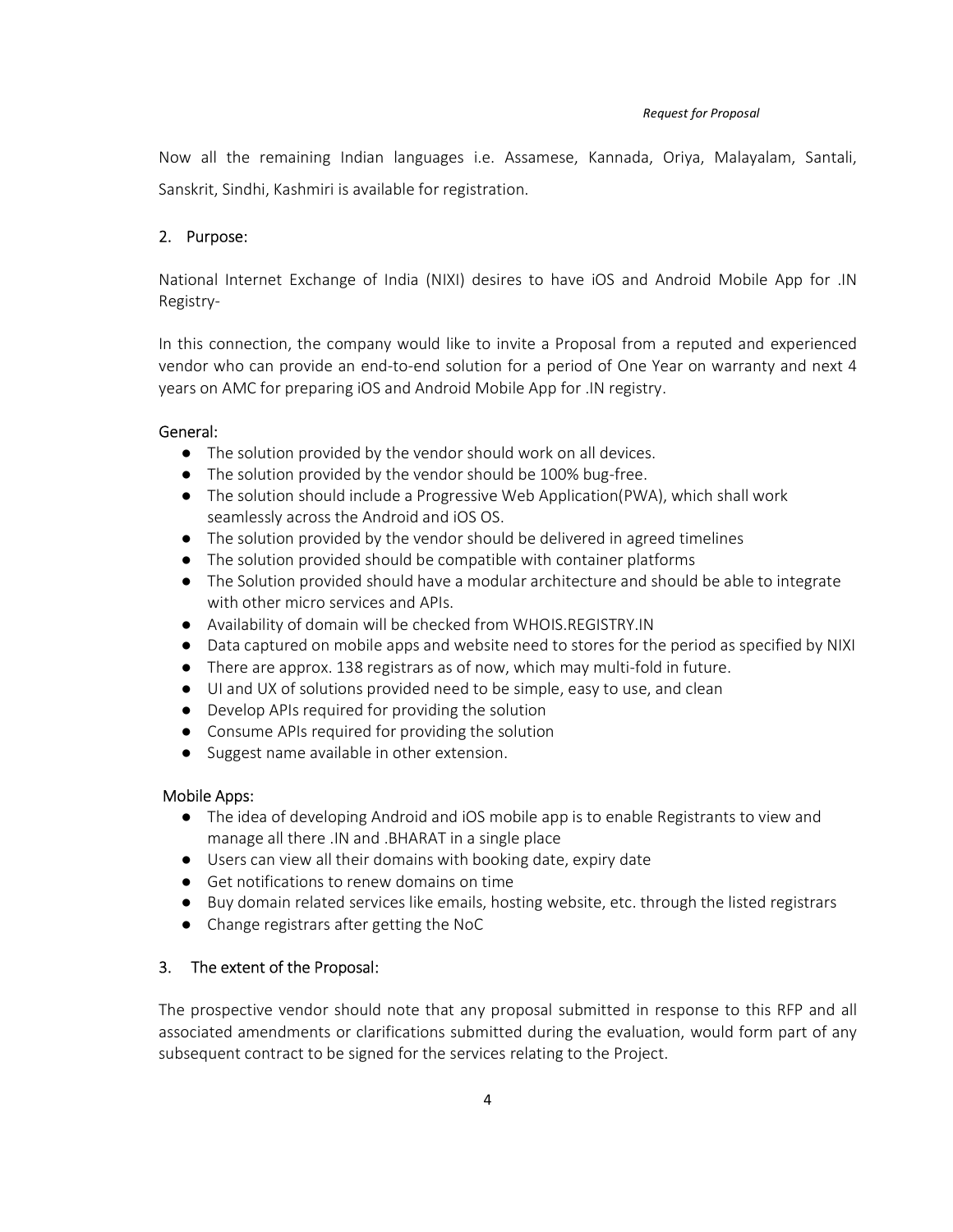# 4. Schedule of activities for RFP:

Schedule refer at Page No. 2.

# 5. Minimum Eligibility Criteria:

| Sr. No.        | Minimum Eligibility Criteria                                                           | <b>Supporting Document</b>             |  |  |  |
|----------------|----------------------------------------------------------------------------------------|----------------------------------------|--|--|--|
| $\overline{1}$ | The Bidder should be a company registered                                              | Photo copy of Certificate<br>of        |  |  |  |
|                | Under Companies Act, 1956/2013 and in                                                  | Incorporation                          |  |  |  |
|                | existence for at least 3years.                                                         |                                        |  |  |  |
| $\overline{2}$ | The Bidder should have Pan & GSTIN                                                     | Self-certified copies                  |  |  |  |
|                |                                                                                        |                                        |  |  |  |
| $\overline{3}$ | The Bidder should have operating profits in                                            | Audited financial statements of        |  |  |  |
|                | the last three financial years' i.e. 2017-18,                                          | the last three years to be             |  |  |  |
|                | 2018-2019, and 2019-20 as per the audited                                              | submitted.                             |  |  |  |
|                | balance sheet available at the time of                                                 |                                        |  |  |  |
|                | submission of the bid.                                                                 |                                        |  |  |  |
| $\overline{4}$ | The Bidder should have a minimum average                                               | Self-certified copies of the audited   |  |  |  |
|                | annual turnover of Rs. 10 lakhs during the                                             | Balance sheet and profit & loss        |  |  |  |
|                | last three financial years i.e. 2017-18, 2018-                                         | statement for the last 3 completed     |  |  |  |
|                | 2019, and 2019-20. This must be the                                                    | financial<br>years<br>with<br>adequate |  |  |  |
|                | individual company turnover and not that of                                            | section duly marked and tagged.        |  |  |  |
|                | any group of companies.                                                                |                                        |  |  |  |
|                |                                                                                        | $2017 - 18$<br>2018-19<br>2019-20      |  |  |  |
|                | Turnover declaration in INR                                                            |                                        |  |  |  |
| 5              | Minimum 10 completed Projects for Website                                              | Work order and Completion              |  |  |  |
|                | and / or Mobile Application Development,<br>out of which at least 3 Projects should be | Certificate                            |  |  |  |
|                | built on Open source technologies.                                                     |                                        |  |  |  |
| 6              | The Vendor has never have been blacklisted/                                            | Self-Certification/declaration         |  |  |  |
|                | barred/ disqualified by any regulator/                                                 |                                        |  |  |  |
|                | statutory body or any PSU or any Company/                                              |                                        |  |  |  |
|                | State Government/Central Government                                                    |                                        |  |  |  |
| $\overline{7}$ | Developed apps downloaded more than                                                    | Self-certified copies                  |  |  |  |
|                | 10,000 in real time.                                                                   |                                        |  |  |  |
| 8              | Availability of Technical Manpower in the                                              | Declaration from HR Department         |  |  |  |
|                | proposed technologies and Technical                                                    | with the list of Manpower with         |  |  |  |
|                | Support.                                                                               | qualification, experience, and area    |  |  |  |
|                | More than 20 employees                                                                 | of expertise                           |  |  |  |
|                | 10 employees having MCA/B.Tech/M.sc (IT)<br>with minimum 5 years' experience in APPs   |                                        |  |  |  |
|                | developments.                                                                          |                                        |  |  |  |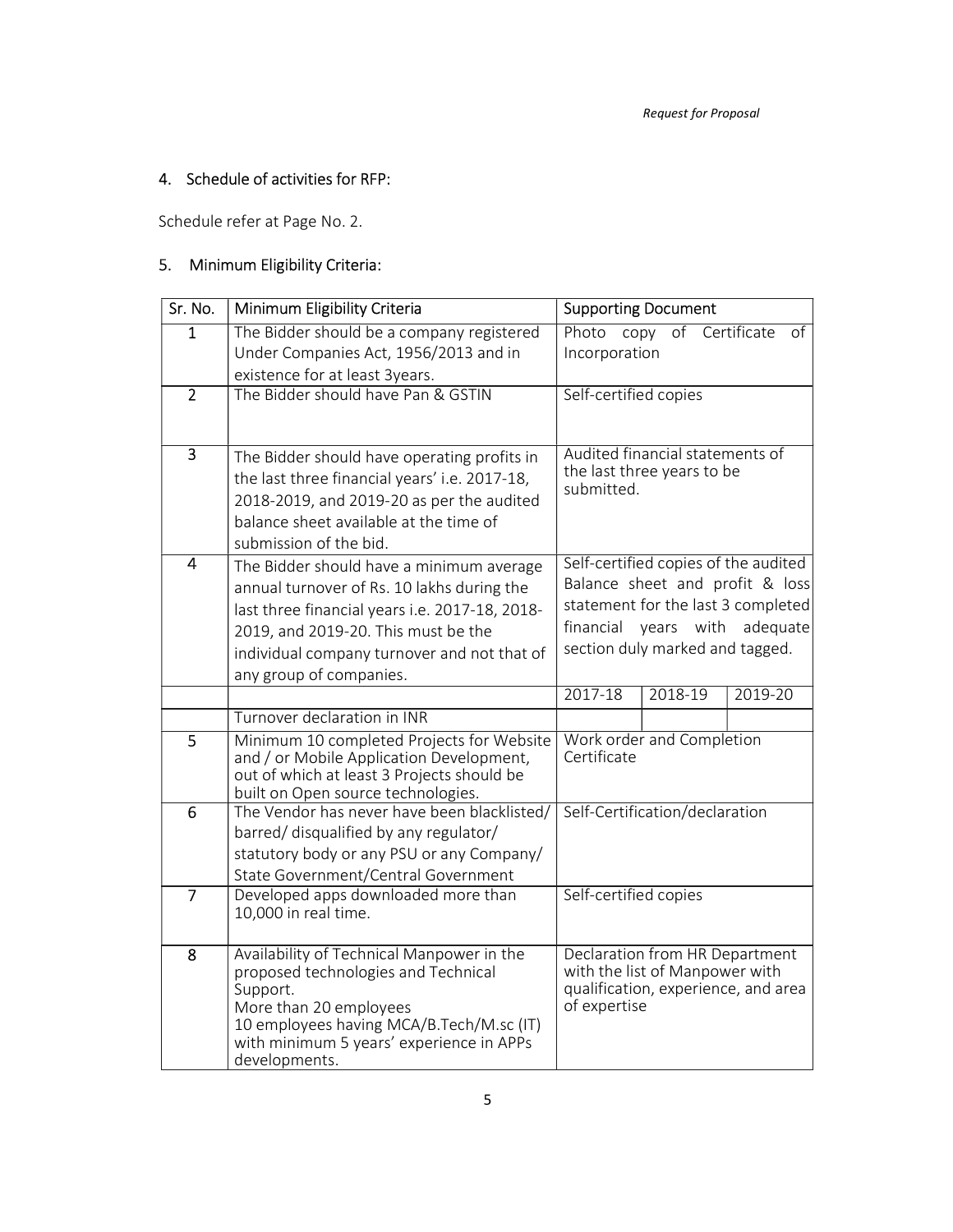#### Note:

1. Supporting documents requested should be arranged/numbered in the same order as mentioned above.

2. Failure to meet any of these criteria will disqualify the vendor and it will be eliminated from the further process.

3. The NIXI reserves the right to verify and/ or to evaluate the claims made under eligibility criteria and any decision in this regard shall be final, conclusive, and binding upon the vendor.

4. All certificates or documents should also be self-attested and attached/bind together

5. If at a later stage it is found that the vendor has provided false information or has wrongly certified the conditions stated in the eligibility criteria the vendor shall be liable for legal action and/or cancellation of the contract.

#### 6. Defect Management

▪ Testers shall execute all the test cases in each of the cycles described above. However, it is recognized that the testers could also do additional testing if they identify a possible gap in the cases. If a gap is identified, the cases and traceability matrix will be updated and then a defect logged against the scripts.

• The defects will be tracked through a defect management tool. The Development team will gather information daily from the defect management tool, and request additional details from the Defect Coordinator. The Development team will work on fixes.

It is the responsibility of the tester to open the defects, link them to the corresponding cases, assign an initial severity and status, retest and close the defect; it is the responsibility of the Defect Manager to review the severity of the defects and facilitate with the Development team the fix and its implementation, communicate with testers when the test can continue or should be halt, request the tester to retest, and modify status as the defect progresses through the cycle; it is the responsibility of the Development team to review mantis daily, ask for details if necessary, fix the defect, communicate to the Defect Manager the fix is done, implement the solution per the Defect Manager request.

| Defects found during the Testing will be categorized according to the following categories: |  |  |  |  |
|---------------------------------------------------------------------------------------------|--|--|--|--|
|---------------------------------------------------------------------------------------------|--|--|--|--|

| Severity | Impact                                                                                                                                                                                                                                                                                  |
|----------|-----------------------------------------------------------------------------------------------------------------------------------------------------------------------------------------------------------------------------------------------------------------------------------------|
| Critical | This bug is critical enough to crash the system, cause file corruption,<br>or cause potential data loss<br>It causes an abnormal return to the operating system (crash or a<br>system failure message appears).<br>It causes the application to hang and requires rebooting the system. |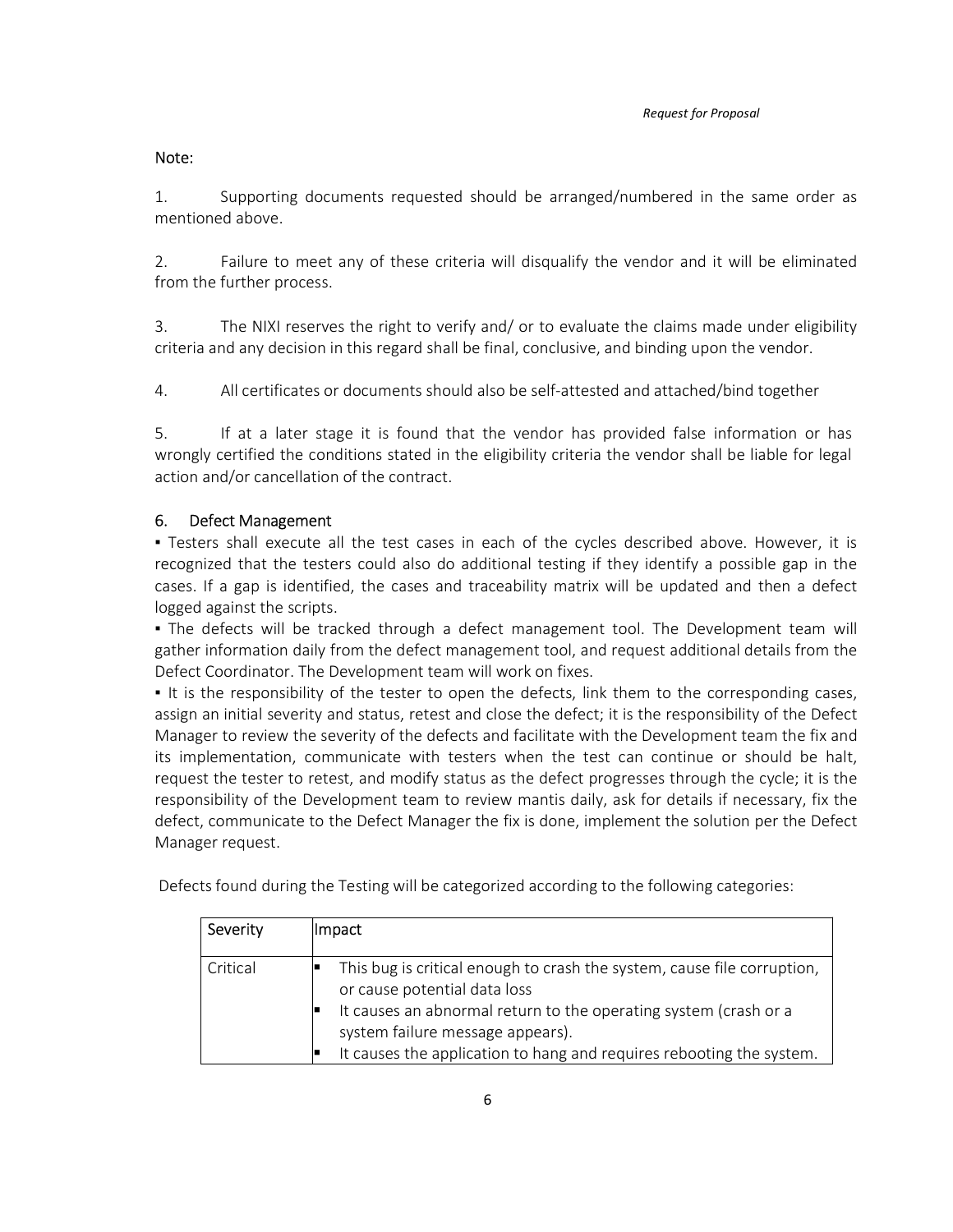| High     | It causes a lack of vital program functionality with a workaround.                                                                                                                                                                                                                                      |
|----------|---------------------------------------------------------------------------------------------------------------------------------------------------------------------------------------------------------------------------------------------------------------------------------------------------------|
| Medium   | This Bug will degrade the quality of the System. However, there is<br>an intelligent workaround for achieving the desired functionality -<br>for example through another screen.<br>This bug prevents other areas of the product from being tested.<br>However other areas can be independently tested. |
| Low      | There is an insufficient or unclear error message, which has a<br>minimum impact on product use.                                                                                                                                                                                                        |
| Cosmetic | There is an insufficient or unclear error message that has no impact<br>on product use.                                                                                                                                                                                                                 |

The solution shall be testing on the following OS environments:

- Android
- $\overline{\phantom{a}}$  iOS

#### 7. Performance Tuning and Security Measures

The website and mobile apps shall be tuned for performance by optimizing the database queries through the use of optimizing tools. The Database Administrator shall work on the appropriate data structures and indexing, etc. to ensure that data is stored and retrieved in an optimized and efficient manner.

While developing the code, care shall be taken to ensure that known security threats are taken care of Security issues, including but not limited to the following shall be addressed during the development stage:

**• SQL Injection** 

SQL Injection occurs when untrusted data is sent to an interpreter as part of a command or query. The attacker's hostile data can trick the interpreter into executing unintended commands or accessing unauthorized data.

• Cross-Site Scripting (XSS)

XSS flaws occur whenever an application takes untrusted data and sends it to a web browser without proper validation and escaping. XSS allows attackers to execute scripts in the victim's browser which can hijack user sessions, deface websites, or redirect the user to malicious sites.

**Broken Authentication and Session Management** 

If the application's authentication and session management are not implemented correctly, may allow attackers to compromise passwords, keys, session tokens, or exploit other implementation flaws to assume other users' identities.

**Insecure Direct Object References** 

A direct object reference occurs when a developer exposes a reference to an internal implementation object, such as a file, directory, or database key. Without an access control check or other protection, attackers can manipulate these references to access unauthorized data.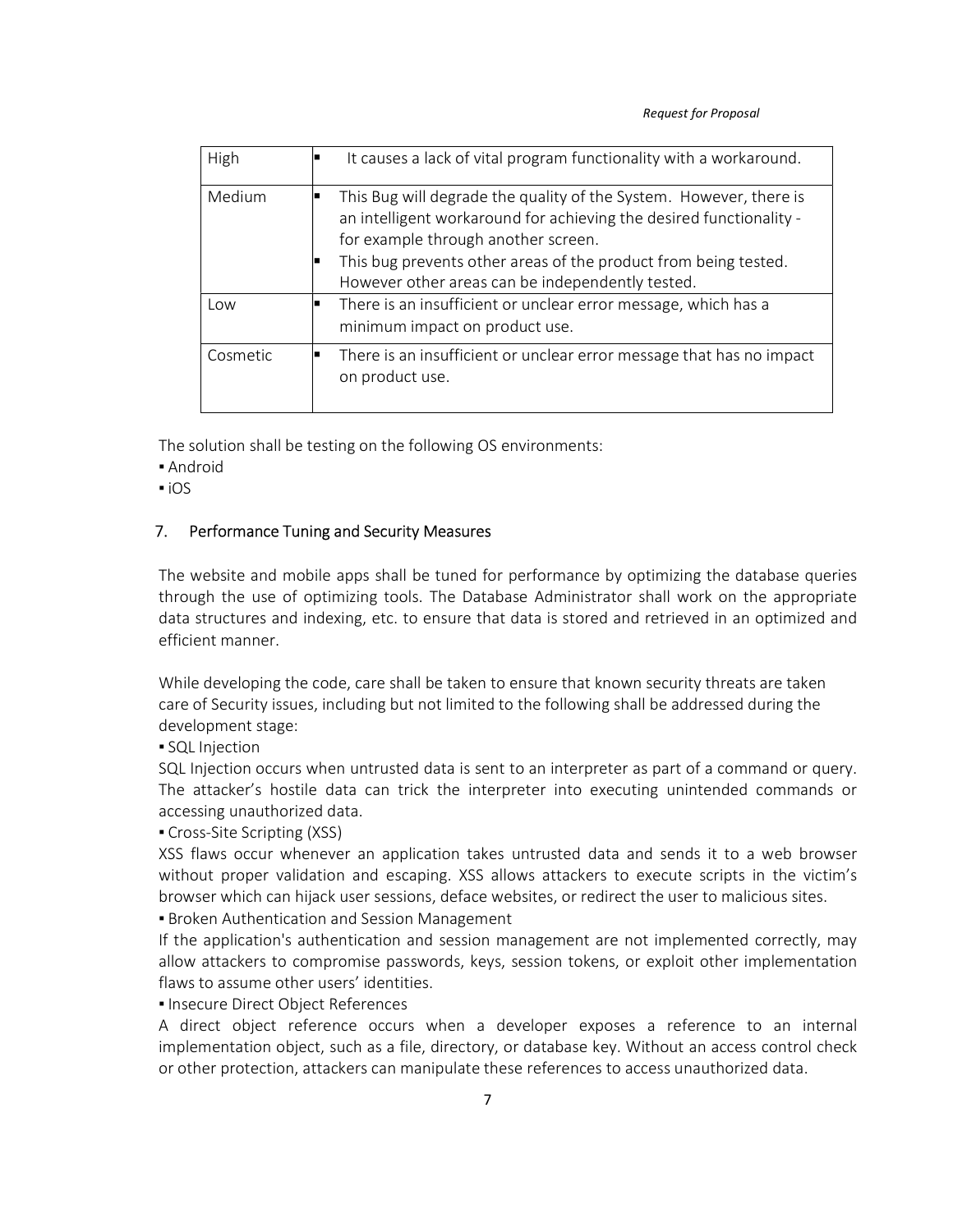**• Cross-Site Request Forgery (CSRF)** 

A CSRF attack forces a logged-on victim's browser to send a forged HTTP request, including the victim's session cookie and any other automatically included authentication information, to a vulnerable web application. This allows the attacker to force the victim's browser to generate requests the vulnerable application thinks are legitimate requests from the victim.

**• Secure Configuration Settings** 

It includes secure configuration defined and deployed for the application, frameworks, application server, web server, database server, and platform.

**Encryption for sensitive data** 

It includes proper protection of sensitive data, such as credit cards, SSNs, and authentication credentials, with appropriate encryption or hashing.

**Eailure to Restrict URL Access** 

Web applications should check URL access rights before rendering protected links and buttons each time these pages are accessed, or attackers will be able to forge URLs to access these hidden pages anyway.

**.** Unvalidated Redirects and Forwards

Web applications frequently redirect and forward users to other pages, and use untrusted data to determine the destination pages. Without proper validation, attackers can redirect victims to phishing or malware sites, or use forwards to access unauthorized pages.

All libraries, platforms, plugins, packages etc., used in the source code should be updated or patched with their latest stable versions.

The solution should incorporate end to end encryption for the entire solution. Data at rest and data in motion should always be encrypted.

All user activity and administrator activities should be logged and appropriate alerts should be triggered for any unusual activities.

The APPs shall not have any external dependencies in source code, i.e., use of any externally hosted libraries, packages, service or APIs should be avoided. The APPs should be able to operate with full functionality even if it is disconnected from internet.

#### 7.1 General

- The solution provided by the vendor should work on all devices.
- The solution provided by the vendor should be 100% bug-free.
- The solution should include a Progressive Web Application(PWA), which shall work seamlessly across the Android and iOS OS.
- The solution provided by the vendor should be delivered in agreed timelines
- The solution provided should be compatible with container platforms
- The Solution provided should have a modular architecture and should be able to integrate with other micro services and APIs.
- Availability of domain will be checked from WHOIS.REGISTRY.IN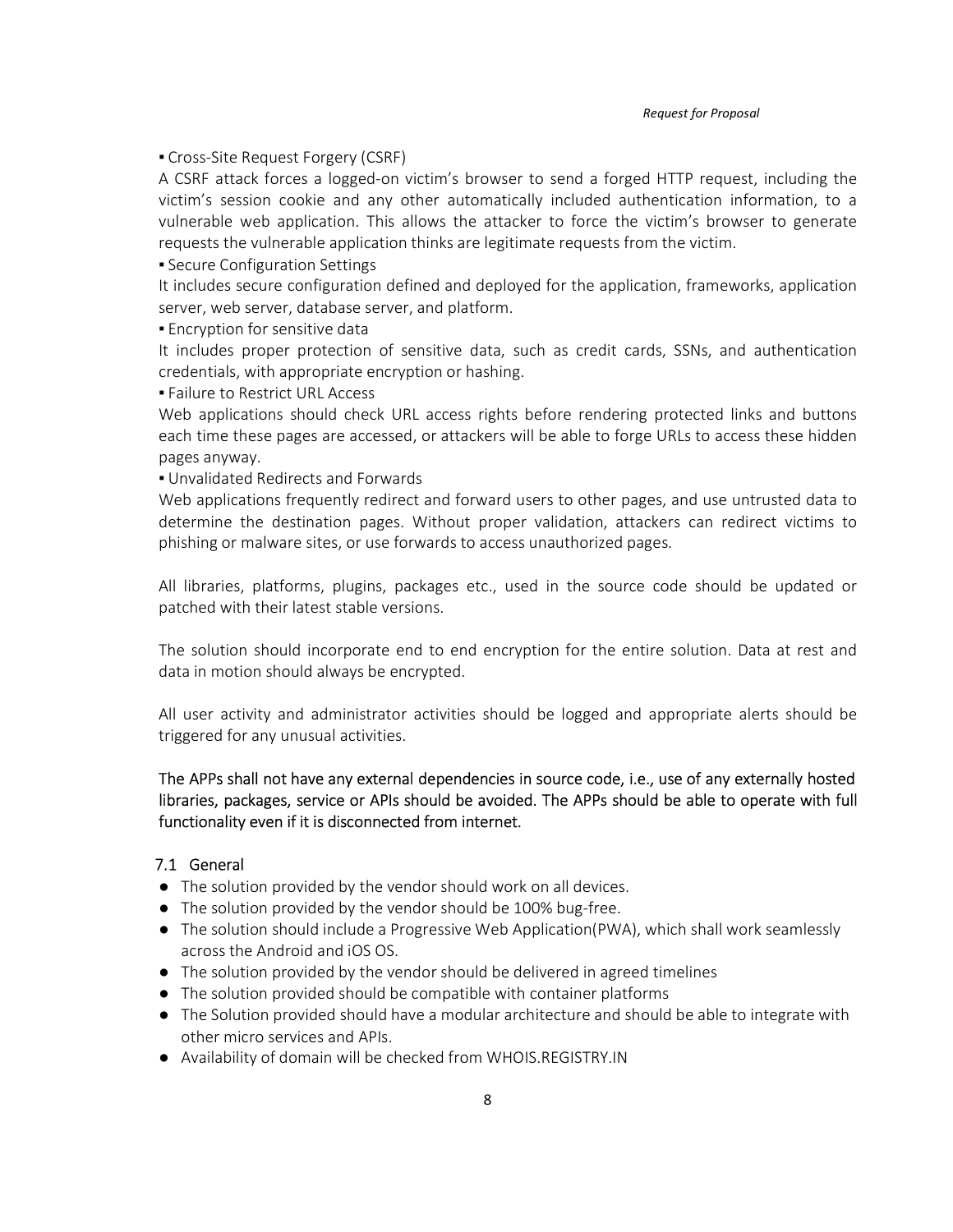- Data captured on mobile apps and website need to stores for the period as specified by NIXI
- There are approx. 138 registrars as of now, which may multifold in future.
- UI and UX of solutions provided need to be simple, easy to use, and clean
- Develop APIs required for providing the solution
- Consume APIs required for providing the solution
- Suggest name available in other extension.

## 7.2 Mobile Apps

- The idea of developing Android and iOS mobile app is to enable Registrants to view and manage all there .IN and .BHARAT in a single place
- Users can view all their domains with booking date, expiry date
- Get notifications to renew domains on time
- Buy domain related services like emails, hosting website, etc. through the listed registrars
- Change registrars after getting the NoC

## 7.3 Support

The vendor needs to support the delivered solution for 5 years

## 7.4 Technology

- The vendor should recommend and use open source technology
- The technology selected for this project should be scalable

# 7.5 Code Ownership

The entire source code shall be handed over the NIXI upon completion of development. The source code shall be documented properly and the detailed source code documentation, including high level and low level design documents shall be submitted to NIXI. The Ownership including the Intellectual property rights of the code shall reside with NIXI.

# 8. Proposal Format

The proposals should be submitted in two separate sealed covers, one TECHNICAL PROPOSAL marked as "Technical-Proposal", and one COMMERCIAL PROPOSAL marked as "Confidential -Financial Quote". These covers should be put in one big cover super scribed with 'Proposal for Design and Development of Mobile Application (iOS and Android)'

1. The vendor should submit the proposal properly filed with proper indexing & paginated so that the papers shall not lost and easily traceable.

2. The proposal, which is not sealed or open tenders sent through fax/e-mail will summarily be rejected.

3. The proposals not submitted in the prescribed format or incomplete in details are liable for rejection.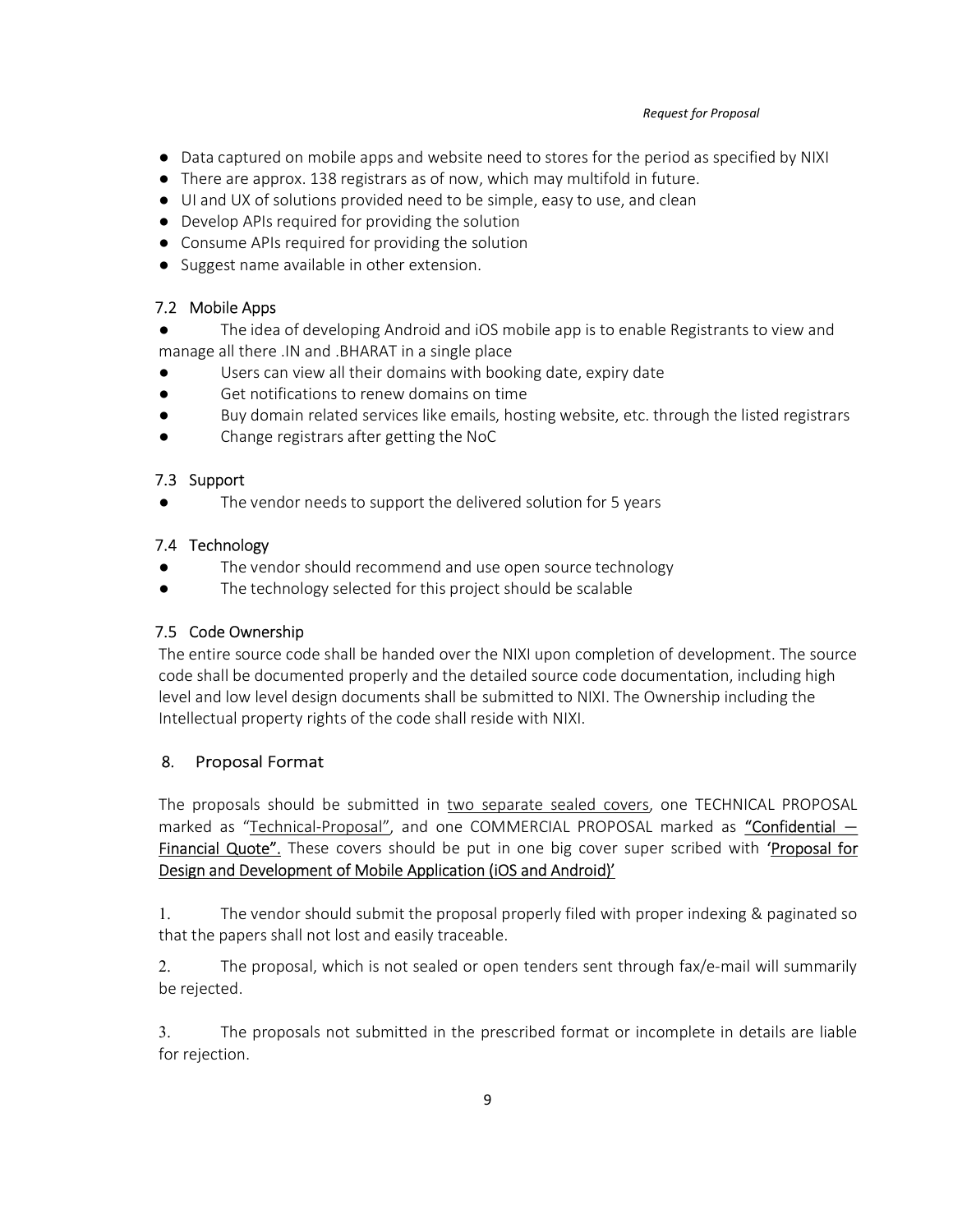4. The proposal containing unauthentic erasing or alterations will not be considered.

5. No document/ Correspondence will be entertained after the closing time of the tender.

6. Technical Proposal/Tenders shall be opened at the scheduled time on the date of opening (Date and time mentioned under Schedule of activities for RFP) in the presence of such vendor/tenderers or any authorized representatives who choose to be present. The authorized representative names, designation, etc should be communicated with the proposal (max 2-person name).

## 9. Evaluation:

The technical proposal will be evaluated only for those vendors who fulfill the minimum eligibility criteria as given under Para's 'Minimum Eligibility Criteria' in this offer.

Failure to meet any of these criteria specified will disqualify the vendor and it will be eliminated from the further process.

Points Distribute in Technical:

The FUNCTIONAL & TECHNICAL SPECIFICATIONS for the RFP are given in Annexure-II, vendors are requested to give their response to each of the items.

Points will be awarded on the following basis as against the required Functional & Technical Compliance Template (Annexure-II).

#### 10. Commercial Bid Opening/Evaluation:

The Commercial proposal of Top Four (4) shortlisted vendors will be opened. However, NIXI will not bind itself to accept the lowest commercial or any commercial and reserve the right to accept any proposal, whole, or in part.

The evaluation process shall consider on the basis of details/process provided in Annexure —IV.

Selected Proposals shall be considered, as they may be called for negotiation if required. The vendor will be selected based on Technical and Financial marks.

NIXI's Decision in respect to evaluation methodology and short-listing the vendors will be final and no claims whatsoever in this respect will be entertained.

## 11. The signing of the Document:

1. The proposal is liable to be rejected if complete information is not given therein. Please note that conditions given in the proposal documents shall govern the contract. It may be noted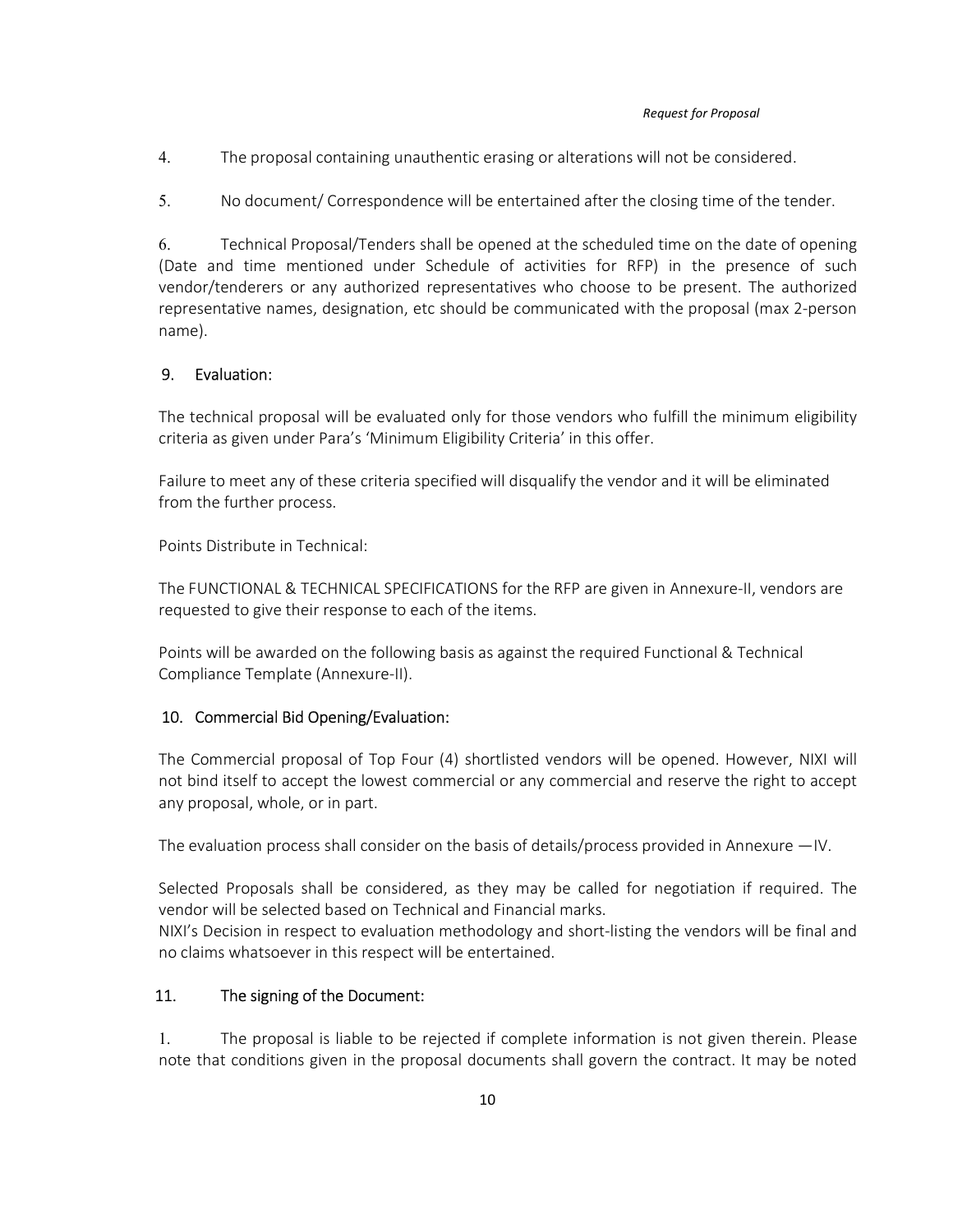carefully that till such time that a fresh agreement is drawn up embodying the agreed conditions, the conditions given in the proposal document shall govern the contract.

2. The individual signing the tender and/or other documents connected with the contract must write his name in BLOCK LETTERS under his signatures.

3. The individual signing the tenders and/or other documents should specify whether:

Constituted attorney of the firm, if it is a company under the meaning of Company Law, a certified Photostat copy of the power of attorney should be attached.

i. Managing Director/President/Chairman/Company Secretary in case of Limited Co. having authorization for committing the company from its Board of Directors or as is required under Co. Law and having such powers through Laws/Bylaws or by special resolution.

4. A Person signing the tender form or any documents forming part of the contract on behalf of another shall be deemed to warranty that he has authority to bind each other and if on inquiry it appears that the person so signing has no authority to do so, the NIXI may, without prejudice to other civil and criminal remedies, cancel the contract and hold the signatory liable for all costs and damages.

5. In other cases, the resolution/ authorization attorney duly attested by NOTARY PUBLIC should be submitted with the tender if not already done.

## 12. Technical Proposal should include the following:

1.A Letter by a duly authorized officer of the Firm/Company on the firm/Company's letterhead and duly signed by authorized officer with name, title, and seal. The Letter shall include:

- a) A Statement that deviations are included, if applicable. (Annexure-III)
- b) A Statement that proprietary information is included, if applicable.
- 2.Table of Contents (List of documents enclosed as requested)
- 3.Minimum Eligibility Criteria supporting documents.
- 4. Functional & Technical specifications as per Annexure-II duly filled (blank response line item will be considered as non-compliance and 0 marks will be awarded for the related item.)
- 5.Indicative SLAs along with their Technical Proposal. NIXI may discuss the SLAs with the shortlisted bidders and finalize the SLAs to be incorporated in the contract. Non-agreement on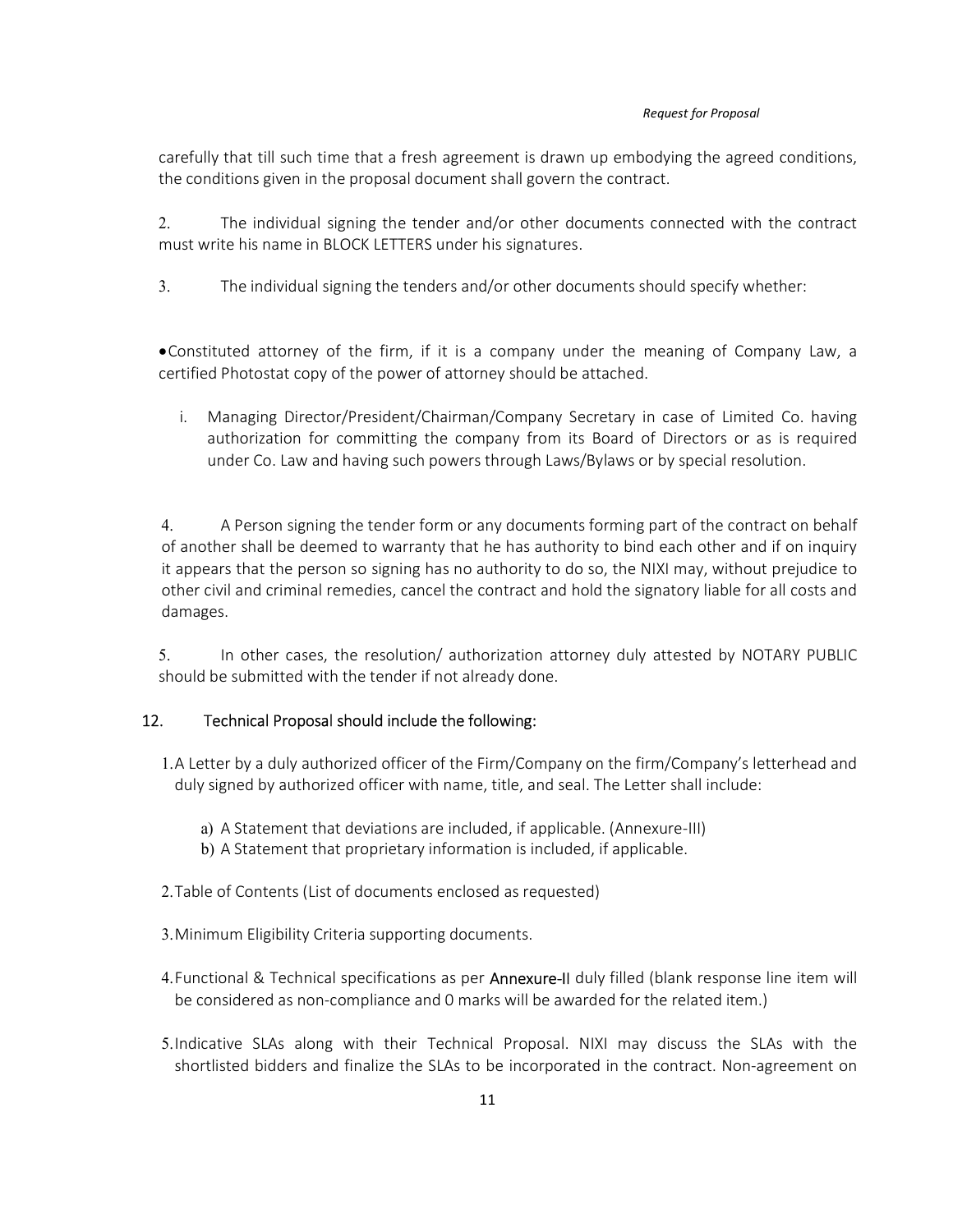the SLAs as proposed by NIXI may render the bid liable for rejection.

- 6.Detailed Architecture of the proposed solution with various features, functions of the system including failover methodology, strategy and scalability.
- 7.The detailed technology stack proposed to be used. Preference shall be given to proposals based on Open Source technologies.
- 8.Details of encryption mechanisms for Data at Rest and for Data in Motion
- 9.Details of Logging mechanism and app analytics.
- 10. The technical proposal should not indicate any cost aspect directly or indirectly.
- 11. The vendor shall furnish an Earnest Money Deposit (EMD) of Rs. 10,000/-/- to be submitted in form of a Demand Draft from a Scheduled Bank along with the Technical Bid. (refundable)Annexure - I.

#### 13. Commercial Proposal:

- 1. The Commercial proposal should give all relevant price information and should not contradict the Technical proposal in any manner. All prices should be quoted in Indian Rupees only.
- 2. Tax/levies etc if applicable, at the present rate should be quoted. Tax ruling at the time of delivery of material and the resultant billing will be paid at actual.
- 3. Prices should be valid for 180 days from the date of submission. All price increases will be to the vendor's account.

#### 14. Payment Mile Stones :

- i. 10% release money after acceptance of PO and Submission of PBG (Performance Bank Grantee)
- ii. 50% Release after acceptance of working bets version
- iii. 20% after completion of all audit and security
- iv. 20% after handing over/training/testing and 1000 downloading

#### 15. System Acceptance Testing:

Unsatisfactory performance of the System may result in rejection of part or all of the system under Acceptance testing. Acceptance testing will run for one week. The acceptance test will end when the performance of the system met the Functional & Technical requirements.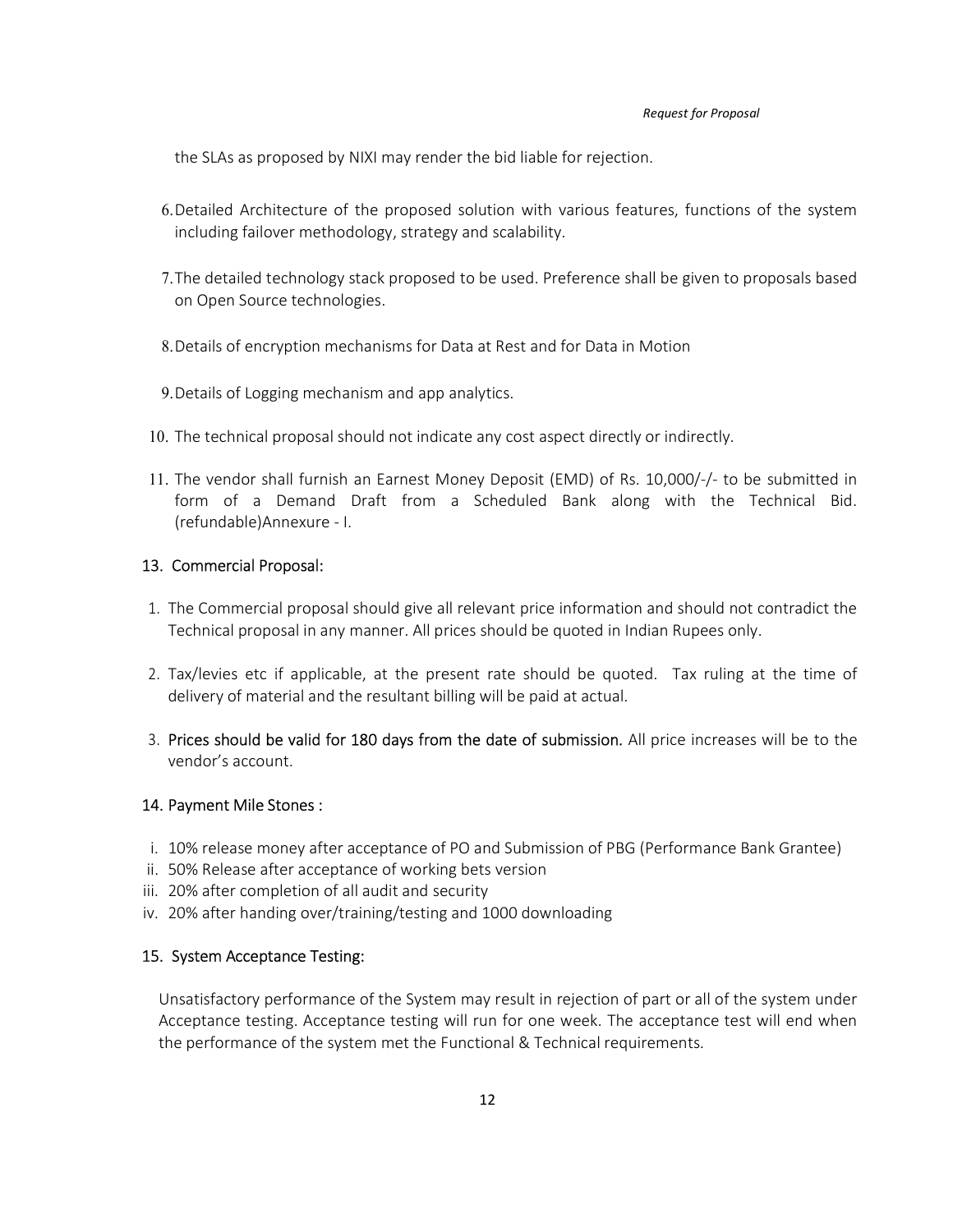At the end of the successful completion of the acceptance test, the System shall be accepted.

## 16. Training:

- 1. Vendor shall organize for platform training:
- 2. Hands on support to be provided to the users at office.
- 3. Minimum one trainer should be made available for hand holding i.e. on the job training period.
- 4. Vendor will provide Documentation to each participant (hardcopy and softcopy). Document should give illustration for each type of activity with issues and action steps.
- 5. Training also includes Knowledge transfer to core team, engineers/operators and support personnel.
- 6. User training should include amongst other the following:
	- i. Features/Functionality available
	- ii. Administration/Parameterization
	- iii. Troubleshooting
	- iv. Interpretation of Reports/logs etc

## 17. Other Terms and Conditions:

- 1. NIXI is a not-for-profit organization and is eligible for special prices available. Vendors are requested to consider the same while giving the commercial quote.
- 2. The proposal is for a period of One (1) Years and may extend the further period with mutual consent.
- 3. The contract shall remain in force from the date of entering into the contract but it can be terminated at any time and any stage by the NIXI during the validity of the contract without assigning any reason. No claim or damage on account of such termination of the contract shall be entertained.
- 4. The validity period can, however, be extended if the NIXI and the vendor both agree mutually.
- 5. The Vendor will provide a Project Manager who will act as a single point of contact for all activities regarding this project. The Project Manager will be required to make on-site decisions regarding the scope of the work and any changes required by the work.
- 6. The technical proposal will be evaluated for technical suitability as well as for other terms and conditions.
- 7. The selected vendor will have to sign a contract with NIXI at mutually acceptable terms and condition and a Service Level Agreement (SLA)
- 8. The vendor should specify only a single solution that is cost-effective and meets NIXI's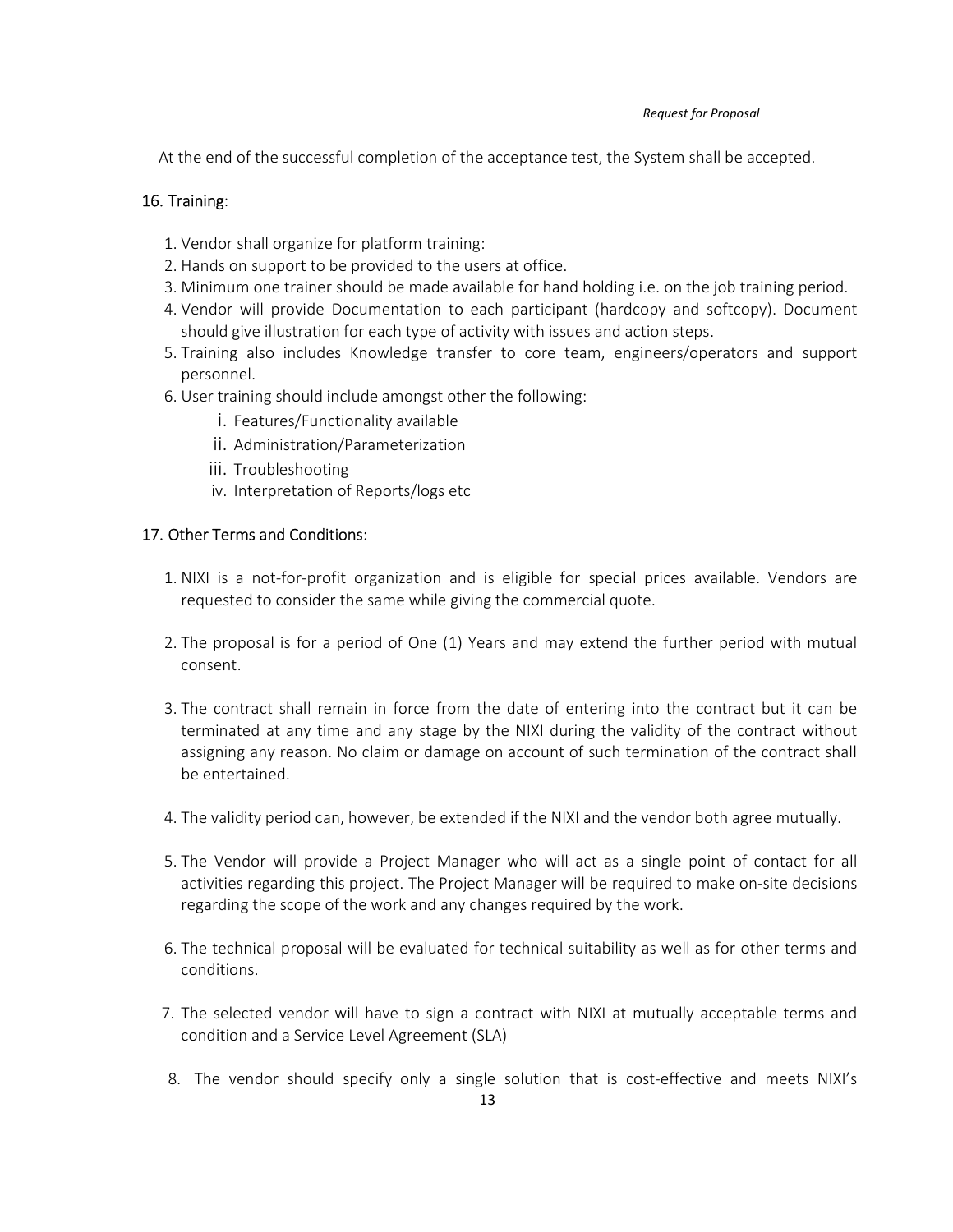requirement and should not include any alternatives.

- 9. The Vendor shall bear all costs associated with the preparation and submission of its proposal, attending a Pre-Bid meeting, or arranging proof of concept (POC)/Product Walk Through, etc. NIXI will provide no reimbursement for such costs.
- 10. To assist in the scrutiny, evaluation, and comparison of offers Organisation may, at its discretion, ask some or all vendors for clarification of their offer.
- 11. All design requirements should be worked around the requirements given by NIXI.
- 12. All Version upgrades should be free, i.e. there should not be any Licensing Cost. While quoting, the vendors should anticipate the version /product changes during the entire project period and should budget the same in their commercial proposal.
- 13. The vendor will be responsible to provide complete documentation of the solution (Print (three copies) and Soft copy) which includes but not limited to the following:
	- a. Source Code
	- b. User Manuals; including Error Messages, their meanings, and action steps.
	- c. Technical Integration Documents
- 14. The vendor shall be responsible for Post-implementation/live Support / Call center services.
- 15. The vendor shall be responsible for Knowledge transfer to the incoming vendor at the end of the contract period. This shall include amongst others, System walkthrough and hands-on support for a minimum of 2 weeks.
- 16. The EMD amount of all unsuccessful vendors would be returned on completion of the entire RFP process. For successful vendors, the EMD will be returned after the issue of the purchase order.
- 17. The EMD amount may be forfeited: If a vendor withdraws its proposal during the period of validity if any of the vendor's statement turns out to be false/incorrect during evaluation or the vendor fails to sign the contract post-selection.
- 18. The Successful vendor shall furnish the (BG) performance security equivalent to 5% of commercial bid in the form of Performance Bank Guarantee issued by a Public Sector Bank in India for a period of contract plus (6) six months on prescribed Performa. Annexure- V
- 19. If the contract is extended for any reason, the vendor shall have the Bank Guarantee extended accordingly i.e. extended period plus (6) six months.
- 20. The bank guarantee shall be released after satisfactory completion of all the works against the contract and after deductions of any liability against the contract.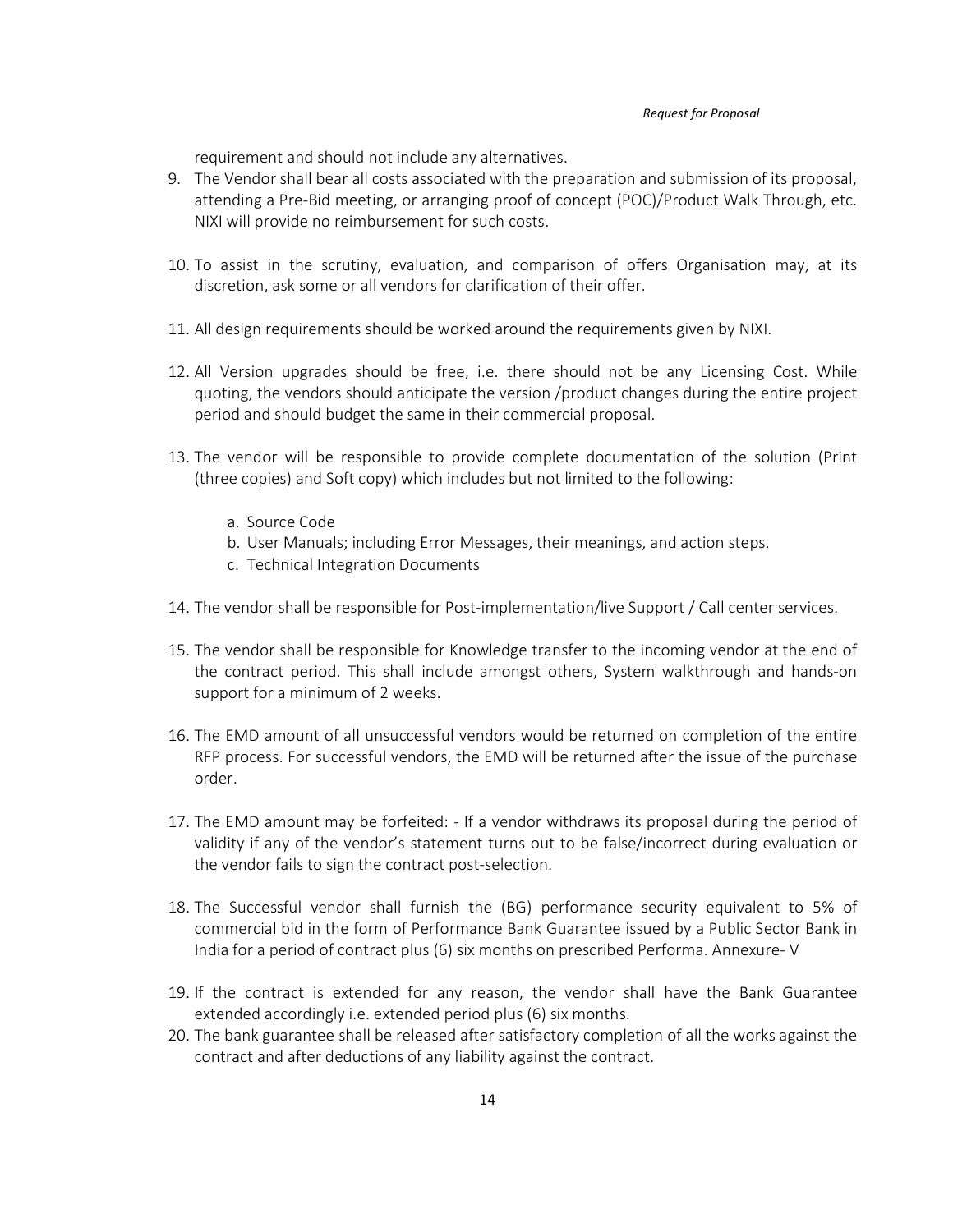- 21. The NIXI will neither provide nor reimburse expenditure in connection with submission/processing of the tender.
- 22. The commercial quotes, are to be given (in a separate sealed cover superscribed as "Confidential — Financial Quote") as per the commercial template given as per Annexure-IV.
- 23. Any effort by a vendor to influence the NIXI on any matter relating to the proposal, its evaluation, comparison, selection may result in the rejection of the vendor's proposal.
- 24. The vendor would be responsible for maintaining all security compliances necessary for the mobile application.
- 25. The Vendor shall be responsible for security/upkeep of data maintained on portal located in its owned/hired data centre through proper security devices like Firewall protection, IDS, IPS, etc. Any variations against the prescribed norms interpolation/tempering made by foreign elements shall be detected and reported to NIXI immediately who will then decide about the offense if at all any, committed and take such action as deemed necessary for investigation and prosecution of the person(s) responsible for such offense under the Information Technology Act 2000 and its amendments or such other relevant provisions applicable to the cyber offenses.
- 26. At any point in time, NIXI may add/remove services under the application. For all such changes, the vendor shall provide the services as per the terms and conditions agreed to within this contract.
- 27. Vendors should respond to any kind of failure in a timely manner; they must diagnose, respond and solve problems/issues in accordance with the SLAs (Service-Level Arguments)/ Merchant Legal Agreement.
- 28. The vendor should not display any content like an advertisement, company logo, company name, etc on the mobile application.
- 29. The vendor should not capture/store/use/share any of the candidate information (like membership number, name, date of birth, phone number, card details, etc.) for any purpose.

#### 18. Penalty

"Mobile Application" Development should be completed in prescribed date and in any case, should not exceed 4 weeks from the date of contract/SLA. Any time beyond four weeks may call for a penalty.

A. If the Vendor fails to complete the work within the prescribed period (6 Weeks) or within any extended time allowed on account of delay due to unforeseen reasons beyond control, the vendor shall pay at 1% of PO value per week subject to a maximum of 12% of PO value and the vendor shall be blacklisted for the next three years and his earnest/security money laying with the NIXI shall be forfeited.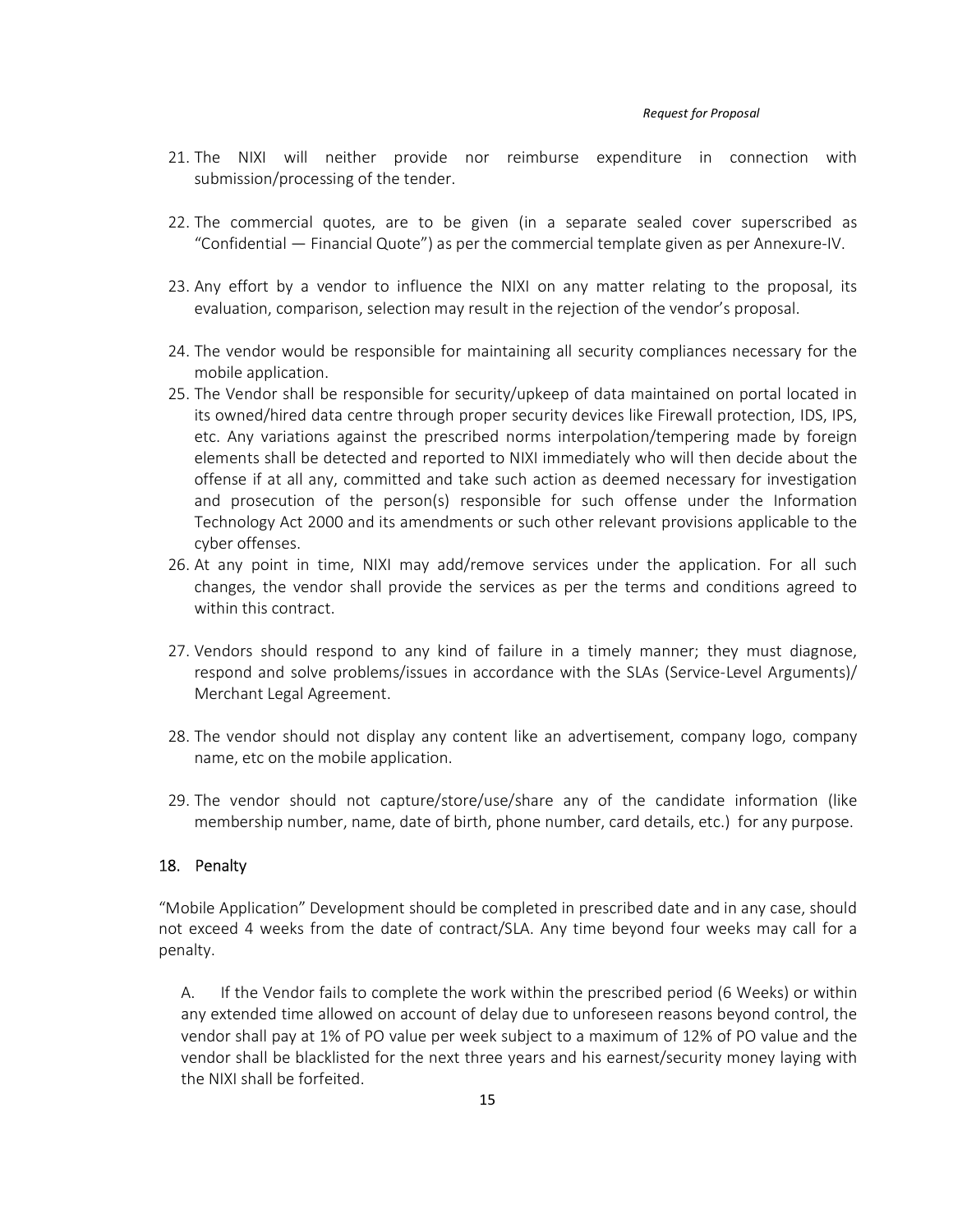B. Uptime – 99.95% Penalty 0.1% of PO value per 2 hours [calculations based on 24 hrs basis]]

#### 19. Rejection/Termination of contract

The NIXI has the right to reject the work/ services if they are not found to meet the specifications laid out or are not as per the terms of the tender/work order. No Charges will be paid for the defective work. This can be done at any stage of the work.

In case it is found that the work/supply/service is not as per requirement/standards, timelines or the frequency of corrective measures required is high then NIXI retains the right to terminate the Contract with the selected vendor and in such case, the Vendor will not be entitled to claim any damages from NIXI or make any claim for fees in respect of such unsatisfactory/ substandard services/supply/work.

As also NIXI reserves the right to terminate the contract if it is established based on price discovery that it would be beneficial for the organization to go in for a fresh RFP/contract.

In case of any dispute pertaining to termination of contract/agreement, the same shall be governed by the terms of the Arbitration and Conciliation Act, 1996 with its place of arbitration at Delhi. It is also made clear that under any circumstances, neither NIXI nor its employees with be liable to damages. It is further clarified that the employees of NIXI cannot be personally sued.

#### 20. Pre-Bid Meeting:

1. NIXI will organize a pre-bid meeting as per the schedule at its corporate office. The purpose of this meeting is to clarify, doubts, issues and respond to questions on any matter that may be raised at that stage. The responses will be confined to issues related to Technical Requirements only. Responses to all the clarifications, doubts, queries received by mail and e-mails and responses to queries raised during the pre-bid meeting will be posted on NIXI's website. Any modification to the RFP document that may become necessary after the pre-bid meeting shall be prepared by NIXI as an addendum. The addendum will be hosted on the NIXI website.

2. Prospective Vendors may attend the pre-bid meeting with not more than two (2) representatives.

3. Those prospective vendors who choose to attend the pre-bid meeting are requested to carry with them either an authority letter from their company on their letterhead or produce any other identification as proof like visiting cards of the representing companies who have procured the RFP.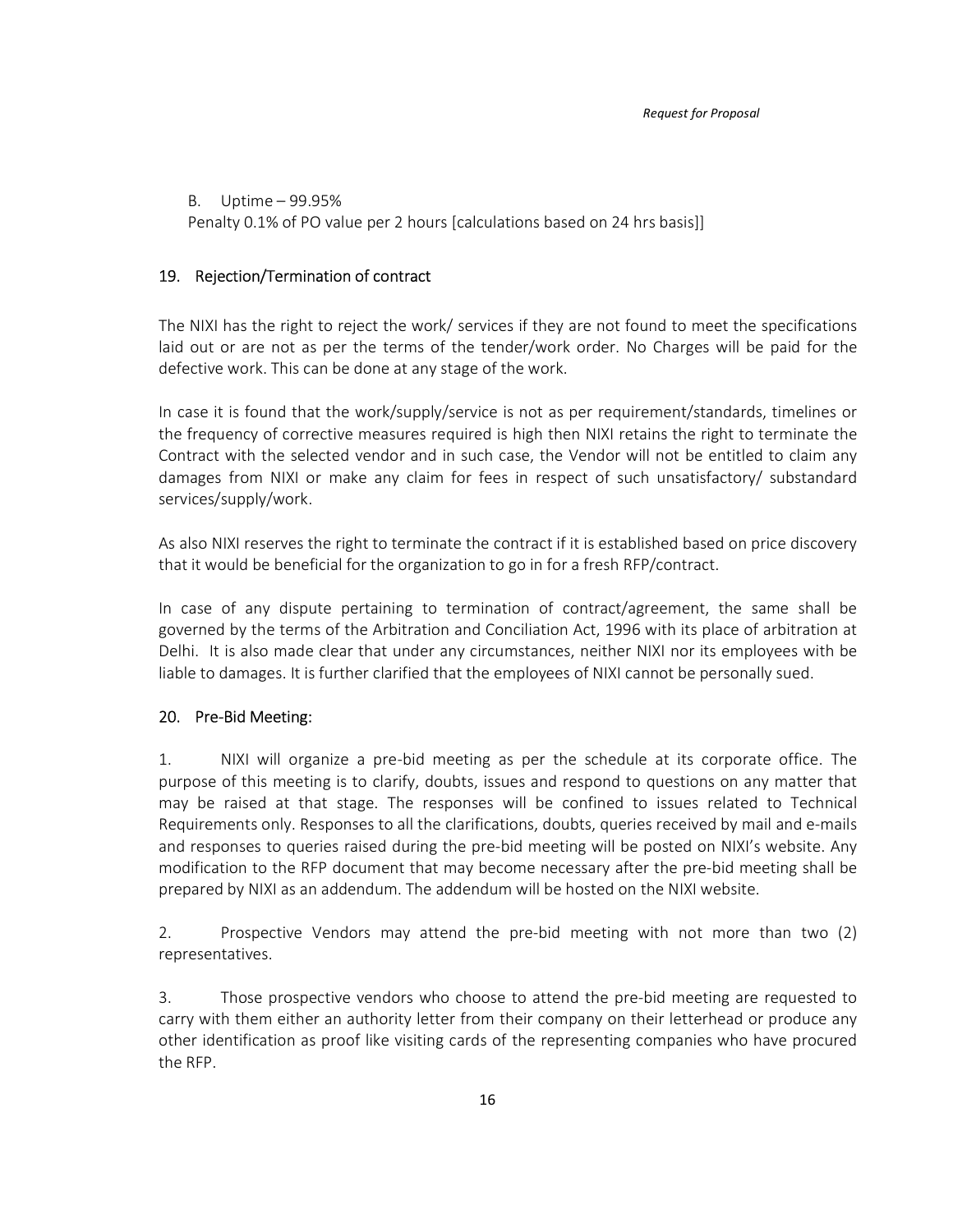## 21. Subcontracting:

The Vendor will not subcontract or delegate or permit anyone other than the vendor's personnel to perform any of the work, service, or other performance required of the vendor under this agreement. In the event of the vendor's transferring or assigning the order whole or part to anyone without NIXI's permission, he shall be considered as having thereby committed a breach of agreement in question and shall make the order liable to be canceled and the security money shall be liable to be forfeited.

## 22. Waiver of Minor Irregularities:

NIXI reserves the right to waive minor irregularities in proposals provided such action is in the best interest of NIXI.

Where NIXI may waive minor irregularities, such waiver shall in no way modify the RFP requirements or excuse the vendor from full compliance with the RFP specifications and other contract requirements if the vendor is selected.

## 23. Modify/Withdrawal of Proposals:

Before the date specified for receipt of the proposal, a submitted proposal may be modified/ withdrawn by submitting a signed written request for its modification/withdrawal to NIXI but in such a case the earnest money may be forfeited.

#### 24. Non-Disclosure:

The contents of the proposal and all the project outputs should not be disclosed to any party unless Vendor and NIXI mutually agree in writing to the same. The vendor will not use the contents of this proposal to bid for any other contract.

## 25. Clarification:

Request for clarification should be mailed by an official authorized by the Vendor to registry@nixi.in only in the format given below:

| Sr.<br>No. | Document<br>Reference | Page<br>No | Clause<br>No. | Description<br>In RFP | Clarification<br>Sought | Additional<br>Remark (if<br>any) |
|------------|-----------------------|------------|---------------|-----------------------|-------------------------|----------------------------------|
|            |                       |            |               |                       |                         |                                  |
|            |                       |            |               |                       |                         |                                  |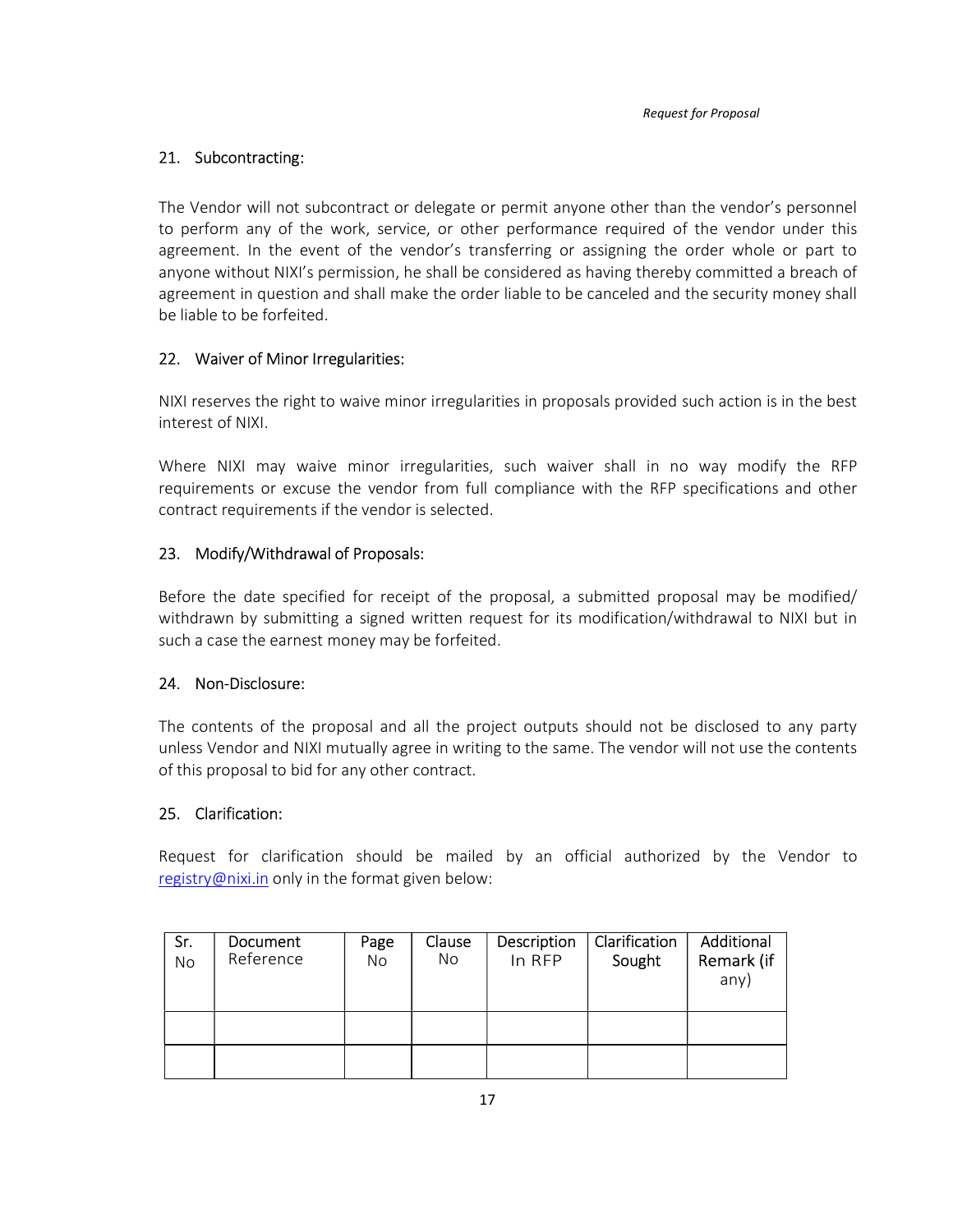26. Non-Disclosure Agreement (NDA) for Information and Data security: Along with the performance guarantee, the selected vendor will have to sign the Non-Disclosure agreement on a stamp paper as per the format given in Annexure-VII and should be duly notarized. The empanelment will be legalized only on the Contract being signed between the Vendor and NIXI along with the Bank Guarantee and the NDA submitted by the successful Bidder/Vendor.

The following annexure shall form part of the RFP and should be read together while submitting the proposal.

| Annexure ---- I   | : EMD Format                              |
|-------------------|-------------------------------------------|
| Annexure ---- II  | : Functional and Technical Specifications |
| Annexure ---- III | : Declaration of Deviation                |
| Annexure ----IV   | : Financial Template                      |
| Annexure ---- V   | : Bank Guarantee Template                 |
| Annexure ---- VI  | : Non-Disclosure Agreement                |

The NIXI reserves the right to change/add/modify/relax any / all conditions stipulated or increase/decrease items requested as also to accept/reject any/ all offers without assigning any reason whatsoever.

The NIXI also reserves the right to split up the contract without assigning any reason and in the suppression of any of the conditions given herein or after.

The decision of the NIXI in selecting the vendor would be final and conclusive and the Organisation will not entertain any correspondence in this regard.

Vendors are requested to give the best price along with other terms and conditions in a sealed envelope duly superscribed "Design and Development of Mobile Application" (Refer point 10 - 1 Proposal Format) Addressing to:

Chief Executive Officer

National Internet Exchange of India

9<sup>th</sup> Floor, Statesman House,

Barakhamba Road,

New Delhi -110001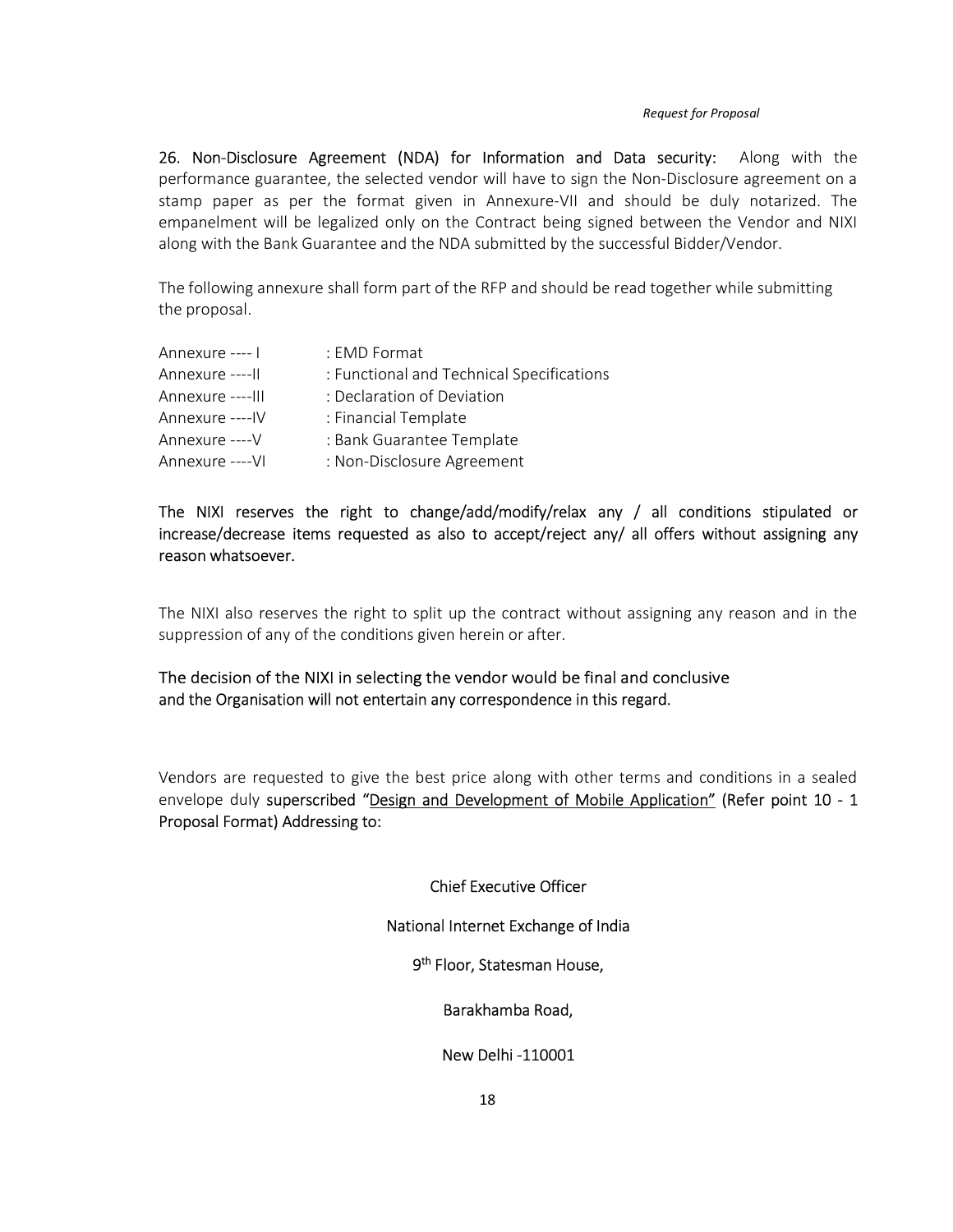### Annexure - I

### EMD Format

| Sr.No.        | Particulars.                                                                                                                                                                                                                                                                                              | Information to be filled by<br>the Tenderer |
|---------------|-----------------------------------------------------------------------------------------------------------------------------------------------------------------------------------------------------------------------------------------------------------------------------------------------------------|---------------------------------------------|
| $\mathbf{1}$  | Name of the Organization:                                                                                                                                                                                                                                                                                 |                                             |
|               | Type of Organization (Proprietor/<br>Partner/Company under company law etc)                                                                                                                                                                                                                               |                                             |
|               | Address for Correspondence for this proposal                                                                                                                                                                                                                                                              |                                             |
|               | Name and phone no of the contact person<br>regarding any enquires about this proposal                                                                                                                                                                                                                     |                                             |
|               | <b>Contact Person E-mail</b>                                                                                                                                                                                                                                                                              |                                             |
|               | Website                                                                                                                                                                                                                                                                                                   |                                             |
|               | Authorized Signatory Name                                                                                                                                                                                                                                                                                 |                                             |
|               | Authorized Signatory Designation                                                                                                                                                                                                                                                                          |                                             |
|               | Authorized Signatory Email                                                                                                                                                                                                                                                                                |                                             |
|               |                                                                                                                                                                                                                                                                                                           |                                             |
| $\mathcal{P}$ | Earnest Money DD/Pay Order in favors of<br>National Internet Exchange of India payable at New<br>Delhi<br><b>Account Details: -</b><br>A/c Name: National Internet Exchange of India<br><b>Bank Name: ICICI Bank</b><br>A/c No.: 629401134348<br>IFSC Code: ICIC0006294<br>Branch: Nehru Place, New Delhi | R <sub>S</sub>                              |
|               | EMD Valid up-to                                                                                                                                                                                                                                                                                           |                                             |
|               | Name of the Bank                                                                                                                                                                                                                                                                                          |                                             |

I/We deposit herewith as earnest money Rs.............. (Rupees ........................................... as specified in terms and conditions of this tender.

Seal & Signature

Date: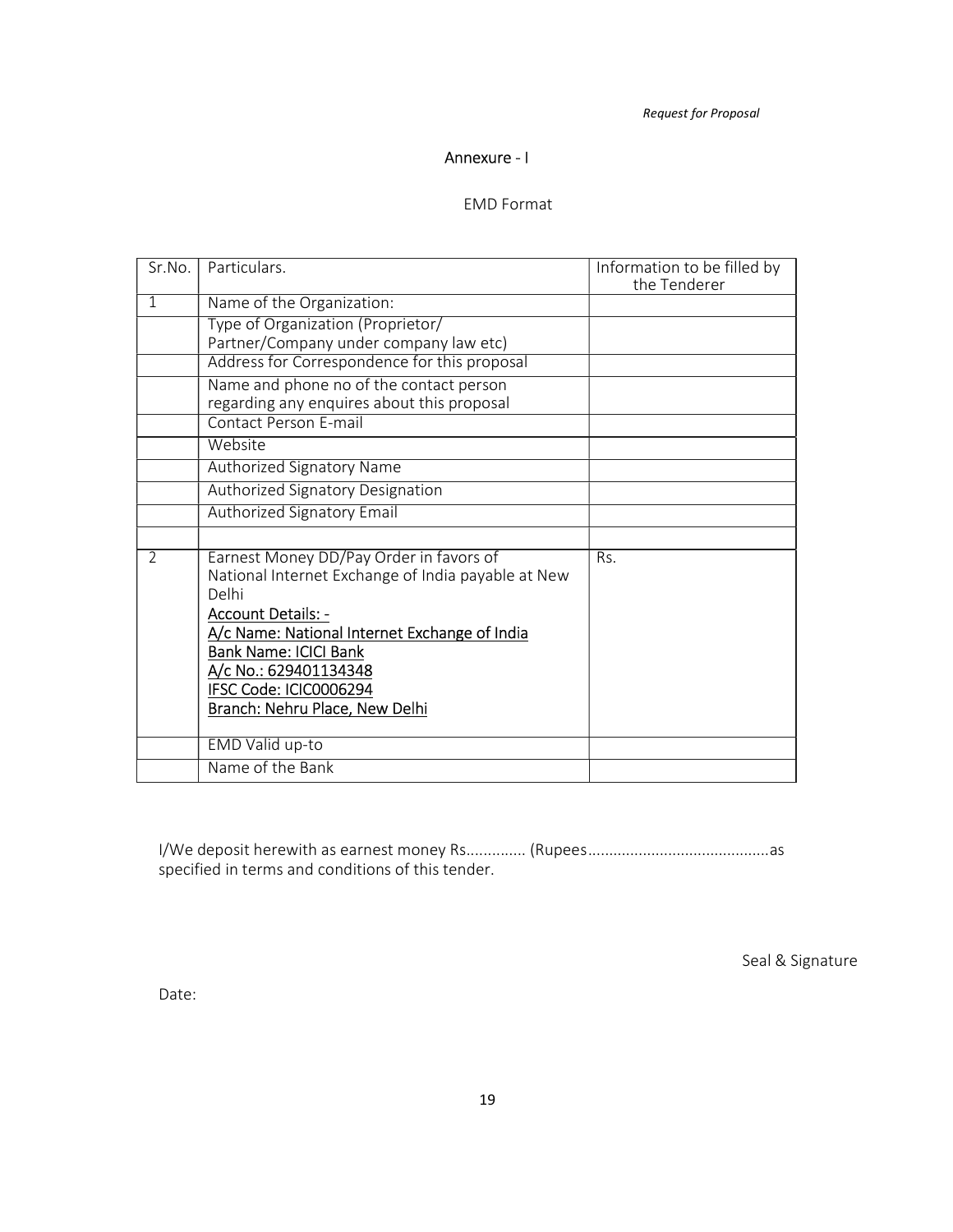NAME

DESIGNATION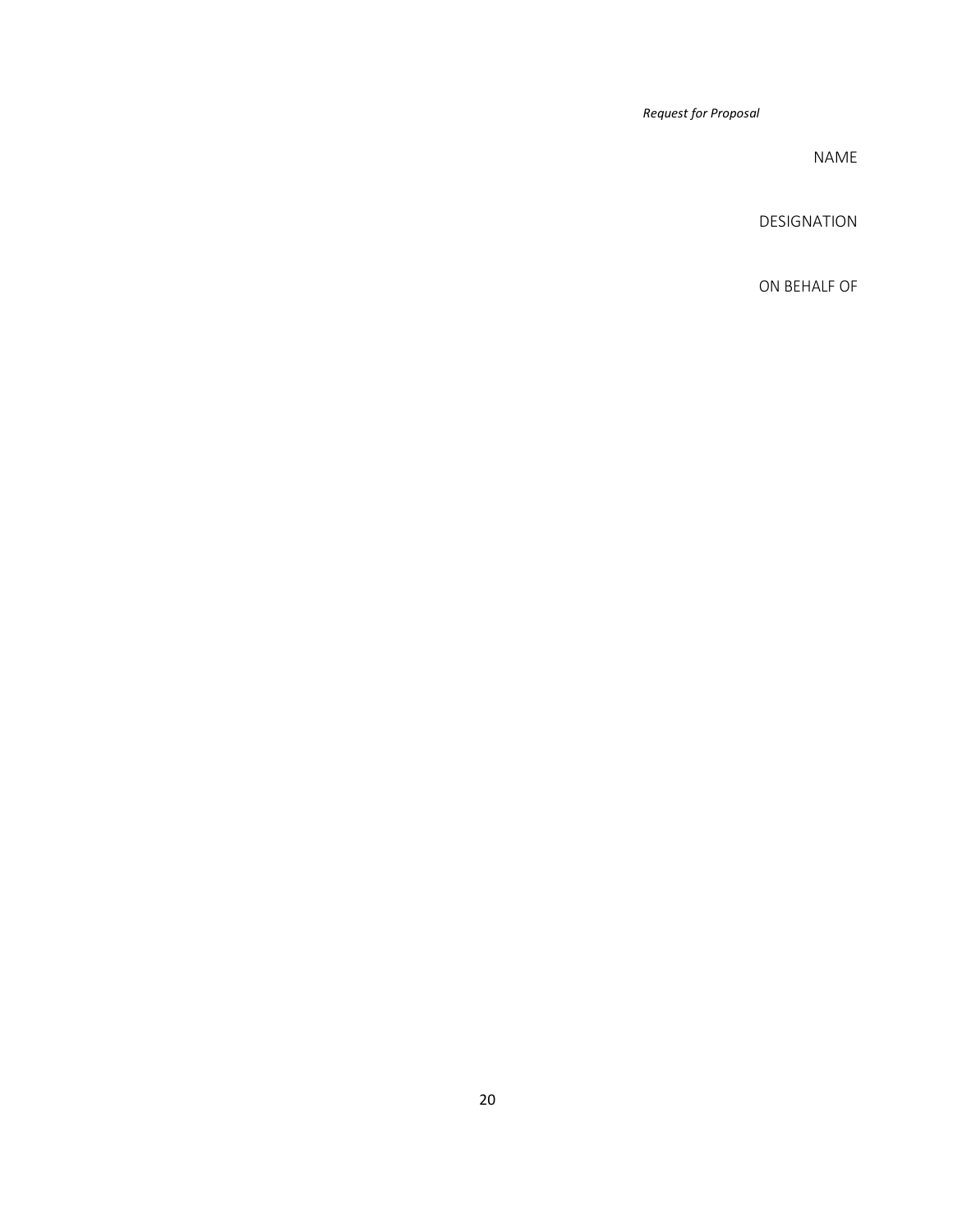#### Annexure-II

# FUNCTIONAL AND TECHNICAL SPECIFICATIONS (FTS)

# (To be included in the Technical Bids duly completed with comments, if any) Part — I Functional and

## Technical

|                | Sr. Minimum Eligibility<br>Criteria                                                                                                                                                                                                                                    |                                                                                                                                                                                                              | <b>Supporting Document</b> |  | Tagging/<br>Numberi<br>ng | Compliance<br>(YES/NO) | Remarks |
|----------------|------------------------------------------------------------------------------------------------------------------------------------------------------------------------------------------------------------------------------------------------------------------------|--------------------------------------------------------------------------------------------------------------------------------------------------------------------------------------------------------------|----------------------------|--|---------------------------|------------------------|---------|
| 1              | The Bidder should have a<br>minimum average annual<br>turnover of Rs. 10 Lakhs<br>during the last three<br>financial years i.e. 2017-<br>18, 2018-2019, and 2019-<br>20. This must be the<br>individual company<br>turnover and not that of<br>any group of companies. | Self-certified copies of the<br>audited Balance sheet and<br>profit & loss statement for<br>the<br>last<br>3<br>completed<br>financial<br>with<br>years<br>adequate<br>duly<br>section<br>marked and tagged. |                            |  |                           |                        |         |
|                |                                                                                                                                                                                                                                                                        | $2017-18$                                                                                                                                                                                                    | 2018-19 2019-20            |  |                           |                        |         |
|                | Turnover declaration in<br><b>INR</b>                                                                                                                                                                                                                                  |                                                                                                                                                                                                              |                            |  |                           |                        |         |
| $\overline{2}$ | Minimum 10 completed<br>Projects for Website and<br>/ or Mobile Application<br>Development, out of<br>which at least 3 Projects<br>should be built on Open<br>source technologies.                                                                                     | Work order and Completion<br>Certificate                                                                                                                                                                     |                            |  |                           |                        |         |
| 4              | The Bidder should have a<br>valid enplanement with<br>NICSI (TIER-III) for the<br>services (Website)                                                                                                                                                                   | Valid Certificate of<br><b>Empanelment from NICSI</b>                                                                                                                                                        |                            |  |                           |                        |         |
| $\overline{5}$ | Availability of Technical<br>Manpower in the<br>proposed technologies<br>and Technical Support.<br>More than 20 employees<br>10 employees having<br>MCA/B.Tech/M.sc (IT)<br>with minimum 5 years'<br>experience in APPs<br>developments.                               | Declaration from HR<br>Department with the list of<br>Manpower with<br>qualification, experience,<br>and area of expertise                                                                                   |                            |  |                           |                        |         |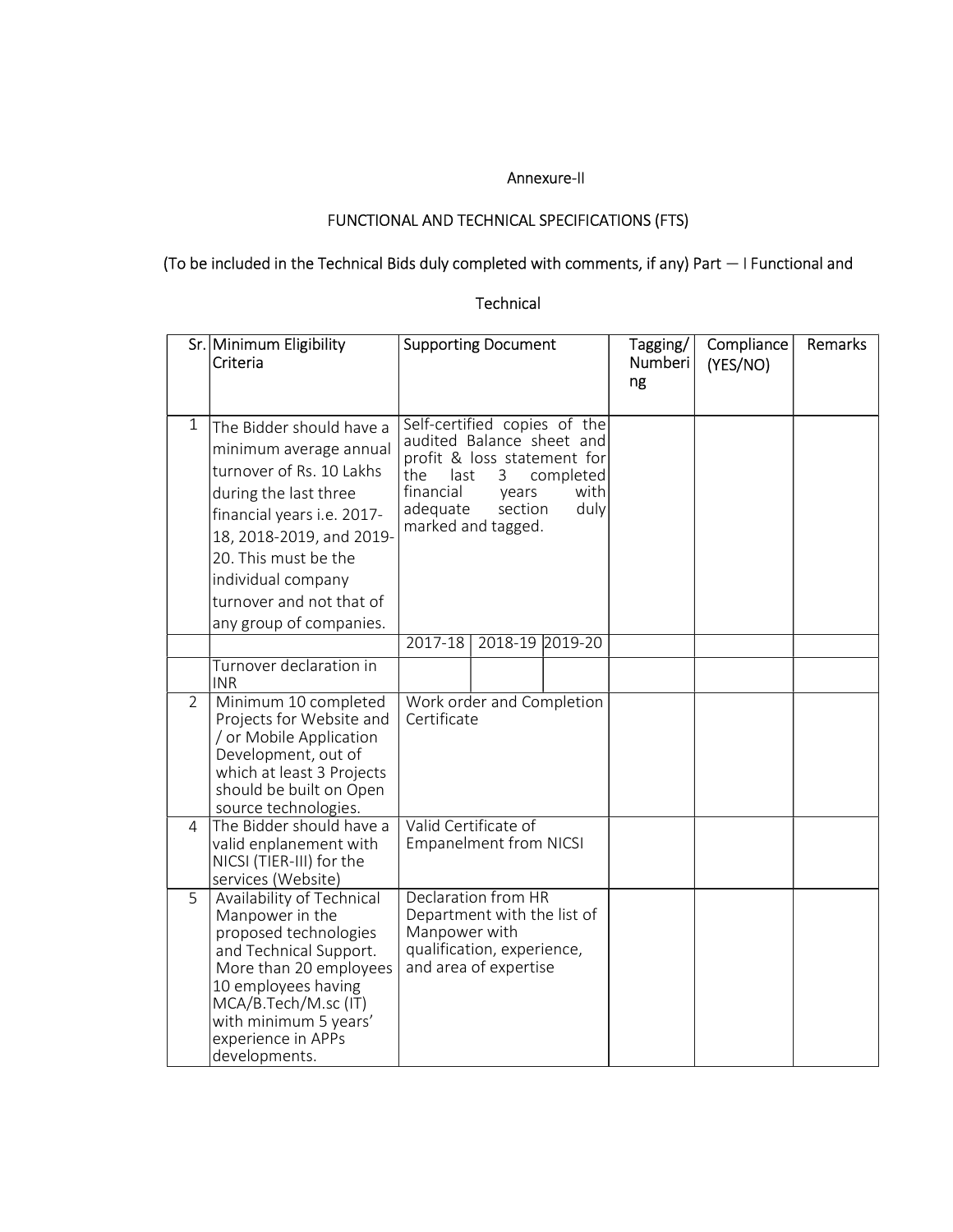| 6 Presentation on the<br>understanding of the<br>project as per scope<br>defined & methodology<br>for design & | Presentation to Department |  |  |
|----------------------------------------------------------------------------------------------------------------|----------------------------|--|--|
| development, Timelines                                                                                         |                            |  |  |

Seal & Signature

Date:

NAME

DESIGNATION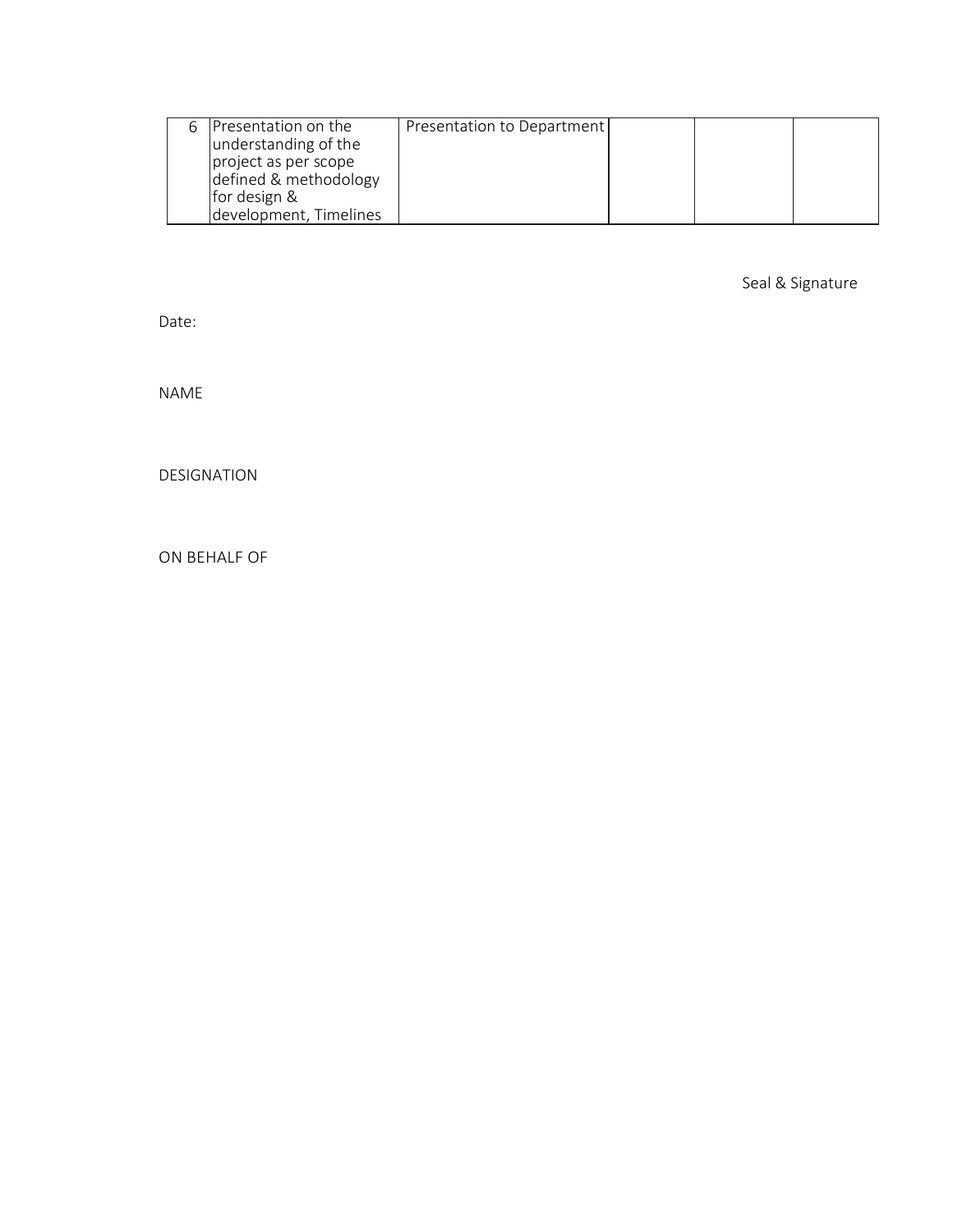## Annexure - III

Declaration for Deviation

It is hereby declared that I/ We the undersigned have read and examined all the terms and conditions etc. of the tender document for which I/We have signed and submitted the tender/proposal under proper lawful power of attorney.

I/We also certified that all the terms and conditions etc. of the tender document are fully acceptable to me/us except the following clauses/ sub-clause/s.

| Sr.No. | Clause / Sub Clause no. | Remarks |
|--------|-------------------------|---------|
|        |                         |         |
|        |                         |         |
|        |                         |         |
|        |                         |         |
|        |                         |         |

Seal & Signature

Date:

NAME

DESIGNATION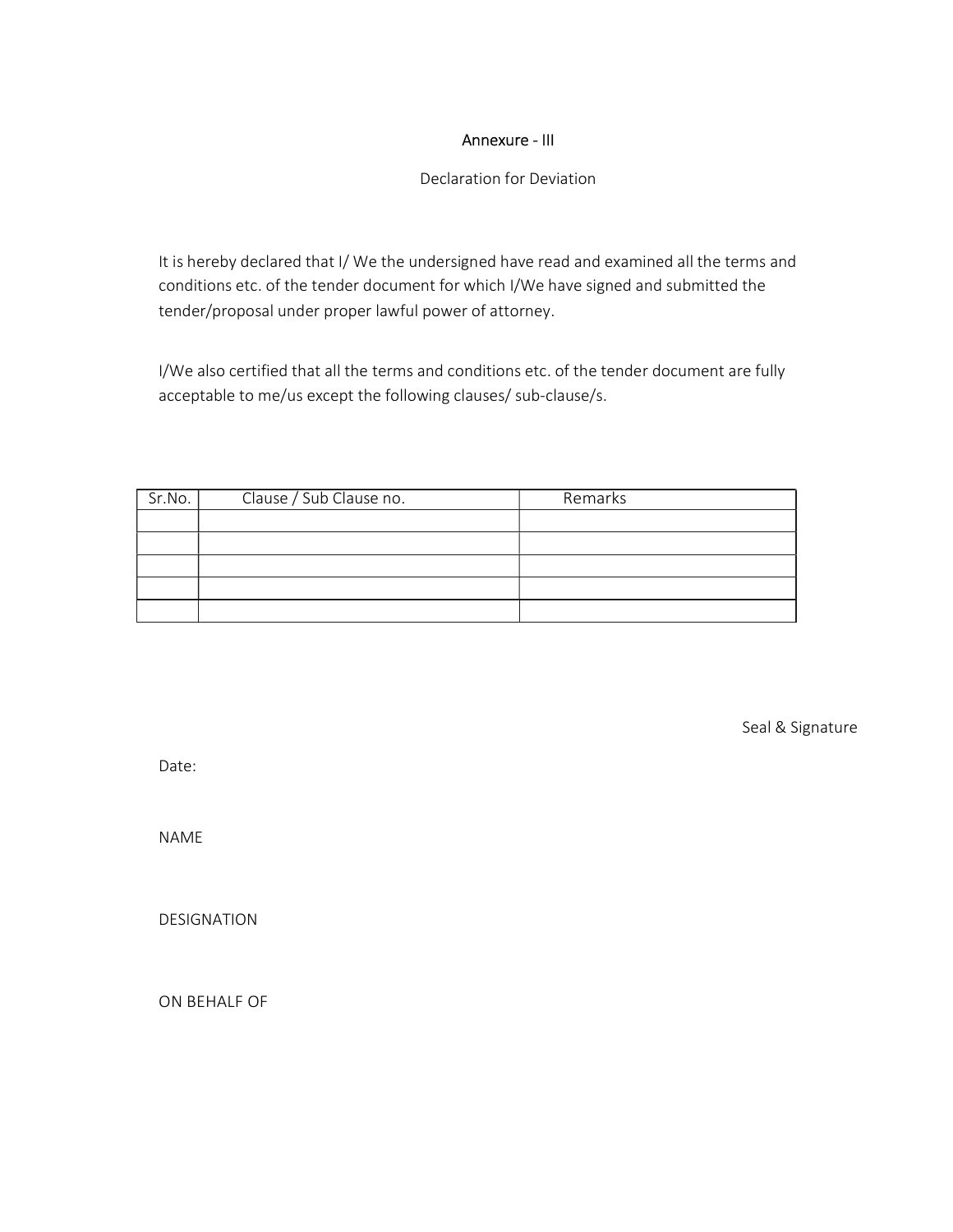## Annexure-IV

# Financial Template

Please read carefully the explanations given at the bottom of this commercial template before quoting the rates.

| A | Website Software                                            |  |                   |                     |               | Total<br>Cost |
|---|-------------------------------------------------------------|--|-------------------|---------------------|---------------|---------------|
|   | <b>Particulars</b>                                          |  | Estimated<br>time | GST or Any<br>Other | Total<br>Unit |               |
|   |                                                             |  | duration          | Taxes $/$<br>Duties | Cost          |               |
|   | Design & Development of the Mobile                          |  |                   |                     |               |               |
|   | Application as per the Scope of Work                        |  |                   |                     |               |               |
|   | mentioned in section 6.                                     |  |                   |                     |               |               |
|   | audit<br>by<br>CERT-IN<br>security<br>A<br>impaneled agency |  |                   |                     |               |               |
|   | 5 years maintenance cost                                    |  |                   |                     |               |               |
|   | <b>Grand Total Quoted</b>                                   |  |                   |                     |               |               |

Seal & Signature

Date:

NAME

DESIGNATION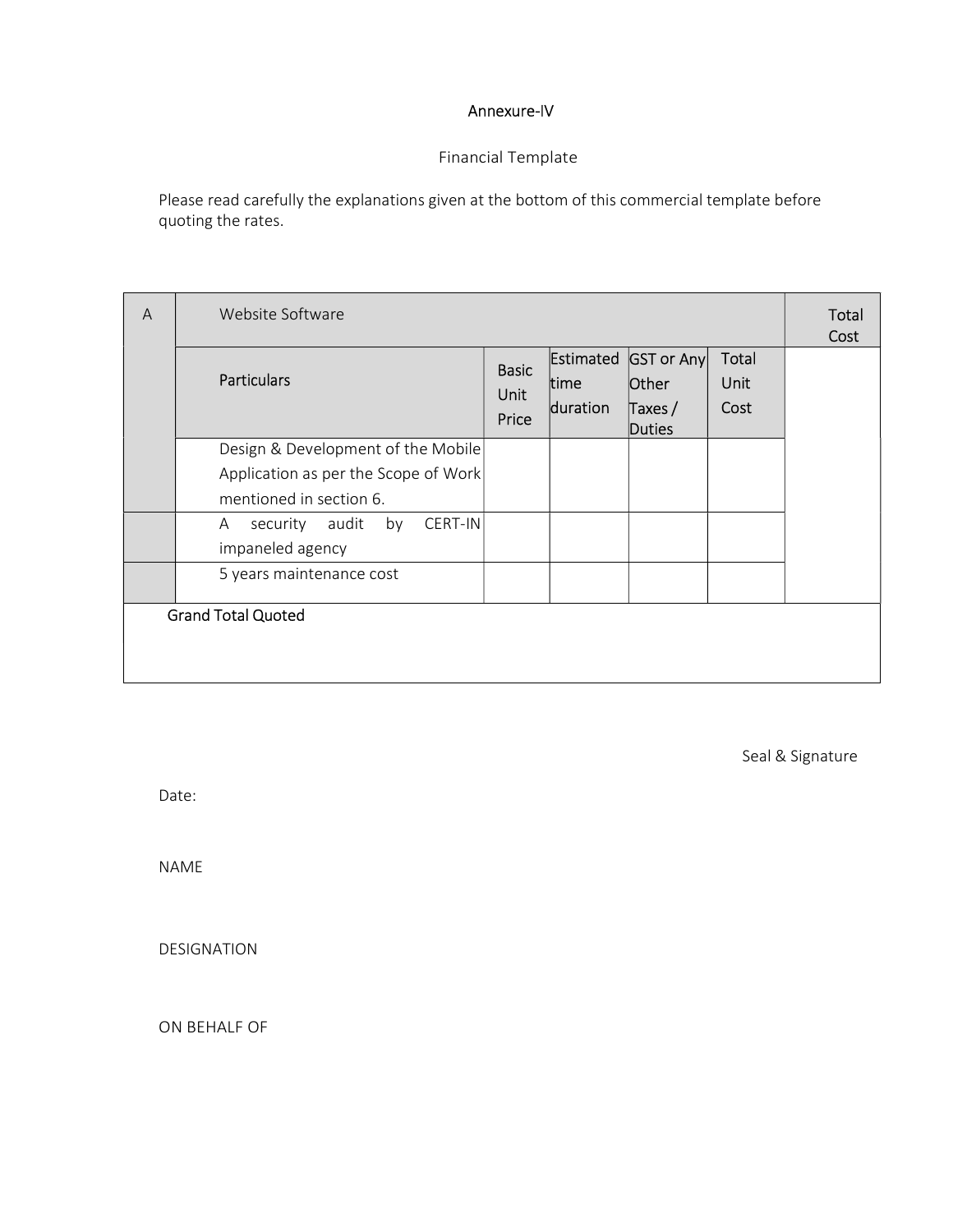#### Annexure V

#### BANK GUARANTEE TEMPLATE

This guarantee made this day of ................................month of .................20. ...................... by

...................................................(hereinafter called the bank which expression shall, unless repugnant to the contract include its successors and assignees) of the one part in favour of NATIONAL INTERNET EXCHANGE OF INDIA (hereinafter referred to as "NIXI" which expression shall unless the context otherwise requires, include its successors and permitted assigns), a company incorporated and registered under the Indian Companies Act, 1956 (now section 8 under Companies Act, 2013) having its Corporate office at "9<sup>th</sup> Floor, B-Wing, Statesman House, 148, Barakhamba Road, New Delhi 110001", in the State of New Delhi, of the other part.

Whereas M/s ...............................................................................................................(here in after Called the suppliers) have agreed to participate in the tender for the service of......................

Invited by the NIXI vide their tender notice no..............................dated .................... And

WHEREAS in accordance with the tender notice the supplier has to furnish earnest money in the form of Bank Guarantee in the sum of Rs.

AND WHEREAS the Bank has accordingly at the request of the supplier agreed to furnish this guarantee.

NOW THIS DEED WITNESSES AS FOLLOWS: -

1. Inconsideration of the premises, the bank hereby undertakes and agrees to pay on demand to the NIXI the sum of Rs. ..............................(Rupees.................................................... ... .... only)

2. The bank shall pay to the NIXI on demand the sum under the clause above without demur and without requiring the NIXI to invoke any legal remedy that may be available to it. It is agreed and further declared that the NIXI shall be the sole judge of and in case suppliers were to commit breach or breaches, if any, of the terms and conditions of the said tender documents/contract and the extent of losses, damages, cost, charges, expenses caused to or suffered by or that may because to or suffered by the NIXI from time to time shall be final and binding on the bank.

Secondly, the right of the NIXI to recover from the bank any amount under this guarantee merely on demand shall not be affected or suspended because of the fact that any dispute or disputes have been raised by the suppliers with regard to their liability in question or the proceedings pending before any tribunal, an arbitrator with regard thereto or in connection therewith and thirdly the bank's hall immediately pay the amount of guarantee to the NIXI on demand and it shall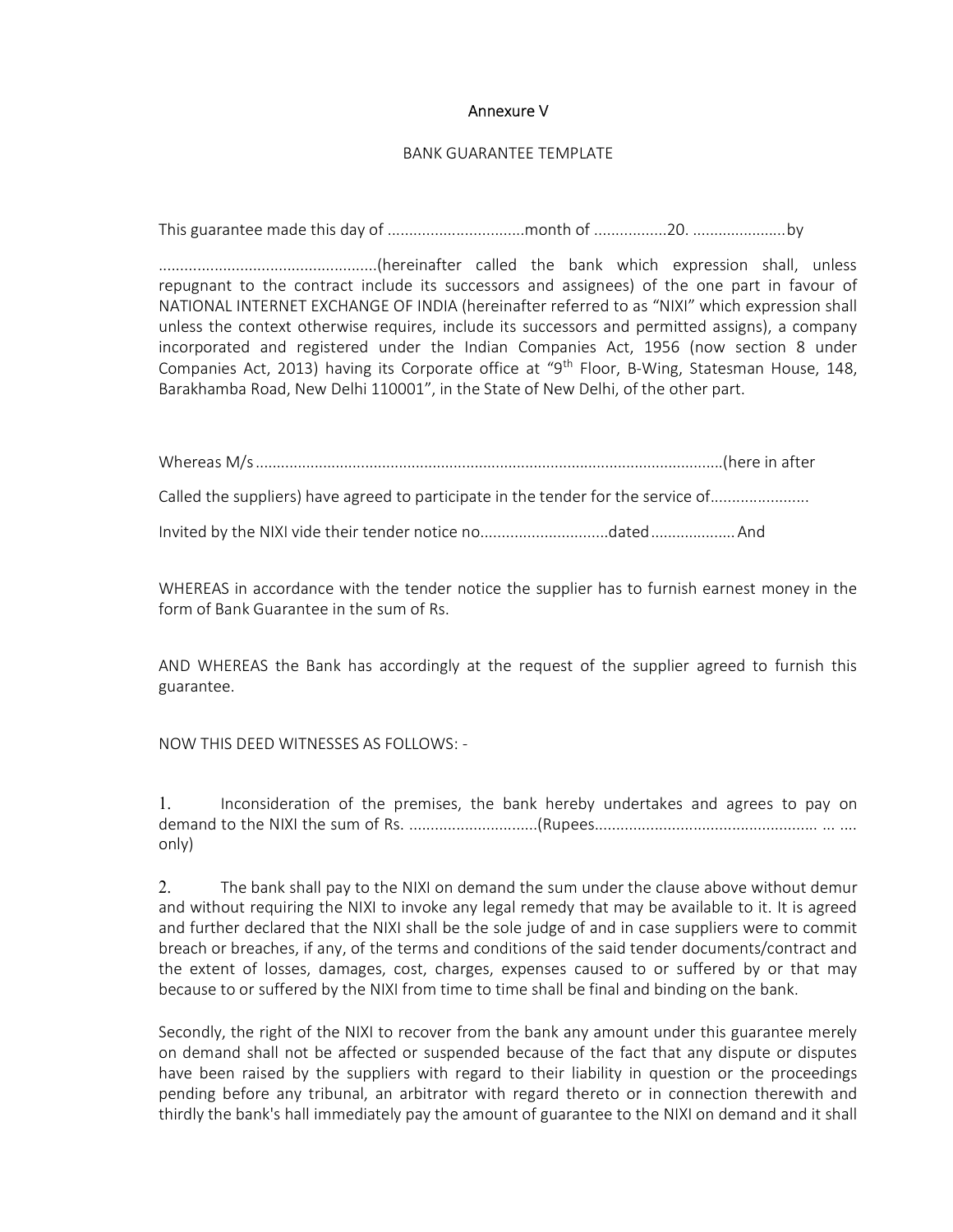not be open to the bank to know there as on so for to investigate or to go into the merits of the demands or to question whatsoever. Bank agrees that shall not be open to the bank to require proof of the liability of the supplier to pay the amount before paying the sum demanded under this Guarantee clause above.

3. Theguaranteeisinadditiontoandnotinsubstitutionforanyotherguaranteeexecutedby the bank in favor of the NIXI on behalf of the suppliers.

4. The suppliers and the NIXI will be at liberty to vary and modify the terms and conditions of the tender document/contract without affecting this guarantee, a notice of which modifications to the bank are hereby waived.

5. This guarantee shall not be affected by any change in the constitution of the bank or of the suppliers nor shall the guarantee be affected by any amalgamation or absorption with any other body corporate and this guarantee will be available to or enforceable by such body corporate.

6. The neglect or forbearance of the NIXI in enforcing any payments of money, the payment thereof is intended to be hereby secured or the giving of time by the NIXI for the payment thereof shall in no way release the bank from its liability under this deed.

7. This guarantee is irrevocable except with the written consent of the NIXI.

8. This guarantee shall come into force from the date hereof and shall remain valid till ............. but if the period of the tender/contract is, for any reason, extended and upon such Extension, if the suppliers failed to furnish a fresh or renewed guarantee for the extended period, the Bank shall pay to the NIXI the said sum of Rs......................... immediately on the demand of NIXI.

## IN WITNESS WHEREOF

For and on behalf of the Bank have signed this Deed on the day and year above written WITNESS: -

1.

2.

Signed by for and on behalf of the Bank

Date: Address: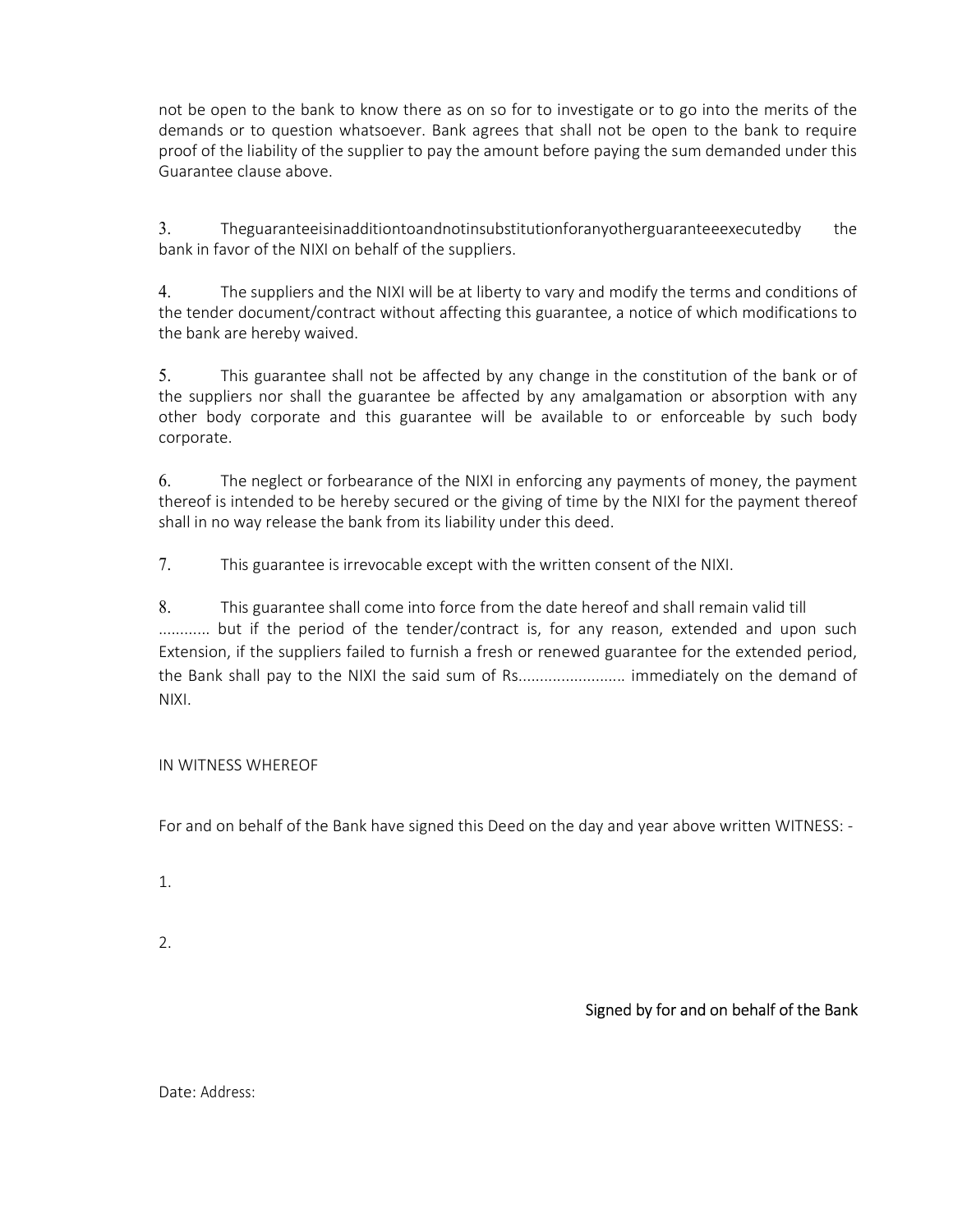## SIGNATURE & SEAL OF TENDERER NAME

DESIGNATION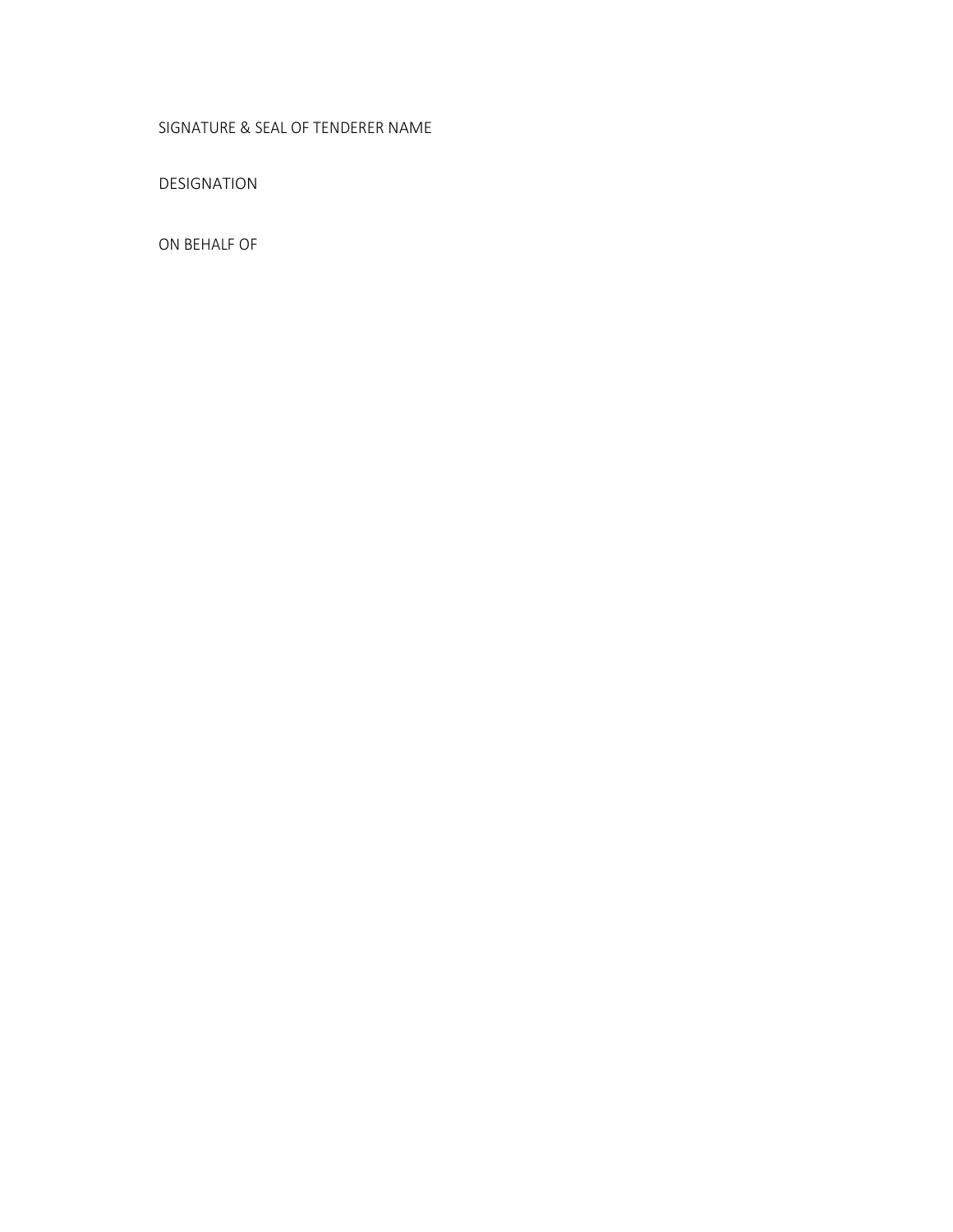#### ANNEXURE VI

#### NON-DISCLOSURE AGREEMENT

(To be taken on Rupees 100 Non-Judicial Stamp Paper)

This Agreement is made on this -------- day of --------------, 2021 ("Effective Date") between NATIONAL INTERNET EXCHANGE OF INDIA, a company registered under the CompaniesAct1956 (now section 8 under Companies Act, 2013), having its Corporate office at 9th Floor, B-Wing, Statesman House, 148, Barakhamba Road, New Delhi - 110001 hereinafter referred to as the "NIXI" or "Indemnity Holder" (which expression shall unless it be repugnant to the context or meaning thereof shall mean and include its successors and assigns) of the one part.

AND

XXXXXXX LIMITED a company registered in India and having its registered office (Hereinafter referred to as "XXXXXXX", which expression shall mean and include unless repugnant to the context, its successors, and permitted assigns).

The term "Disclosing Party" refers to the party disclosing the confidential information to the other party to this Agreement and the term "Receiving Party" means the party to this Agreement which is receiving the confidential information from the Disclosing Party.

NIXI and XXXXXXX shall hereinafter be jointly referred to as the "Parties" and individually as a "Party".

#### NOW THEREFORE

In consideration of the mutual protection of information herein by the parties hereto and such additional promises and understandings as are hereinafter set forth, the parties agree as follows:

#### Article 1: Purpose

The purpose of this Agreement is to maintain in the confidentiality of the various Confidential Information, which is provided or exchanged between NIXI and XXXXXXX to perform the respective promises in furtherance of this Agreement (hereinafter called "Purpose") outlined below: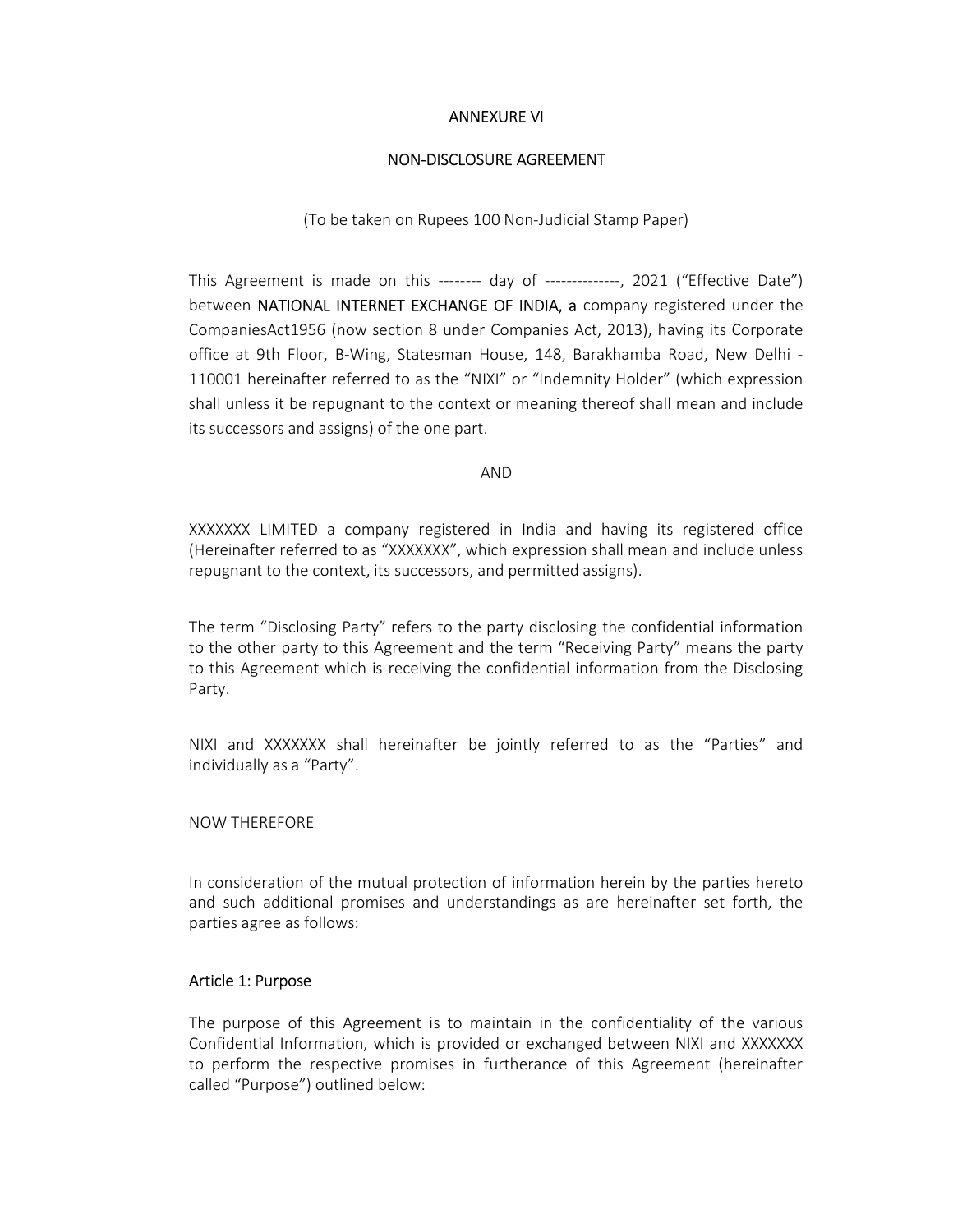(For Engagement of Agency for Supply of IT Manpower)

#### Article 2: DEFINITION

For purposes of this Agreement, "Confidential Information" means the terms and conditions, and with respect to either party, any and all information in written, representational, electronic, verbal or other form relating directly or indirectly to the Purpose (including, but not limited to, information identified as confidential or pertaining to, pricing, marketing plans or strategy, volumes, services rendered, customers and suppliers lists, financial or technical or service matters or data, employee/agent/ consultant/officer/director related personal or sensitive data and any information which might reasonably be presumed to be proprietary or confidential in nature) excluding any such information which (i) is known to the public (through no act or omission of the Receiving Party in violation of this Agreement); (ii) is lawfully acquired by the Receiving Party from an independent source having no obligation to maintain the confidentiality of such information; (iii) was known to the Receiving Party prior to its disclosure under this Agreement;

(iii) Was or is independently developed by the Receiving Party without breach of this Agreement; or (v) is required to be disclosed by governmental or judicial order, in which case Receiving Party shall give the Disclosing Party prompt written notice, where possible, and use reasonable efforts to ensure that such disclosure is accorded confidential treatment and also to enable the Disclosing Party to seek a protective order or another appropriate remedy at Disclosing Party's sole costs.

Confidential Information disclosed orally shall only be considered Confidential Information if:

(i)identified as confidential, proprietary, or the like at the time of disclosure, and (ii) confirmed in writing within seven (7) days of disclosure.

Article 3: NO LICENSES

This Agreement does not obligate either party to disclose any particular proprietary information; to purchase, sell, license, transfer, or otherwise dispose of any technology, services, or products; or to enter into any other form of business, contract, or arrangement. Furthermore, nothing contained hereunder shall be construed as creating, conveying, transferring, granting, or conferring by one party on the other party any rights, license, or authority in or to the Confidential Information disclosed under this Agreement.

Article 4: DISCLOSURE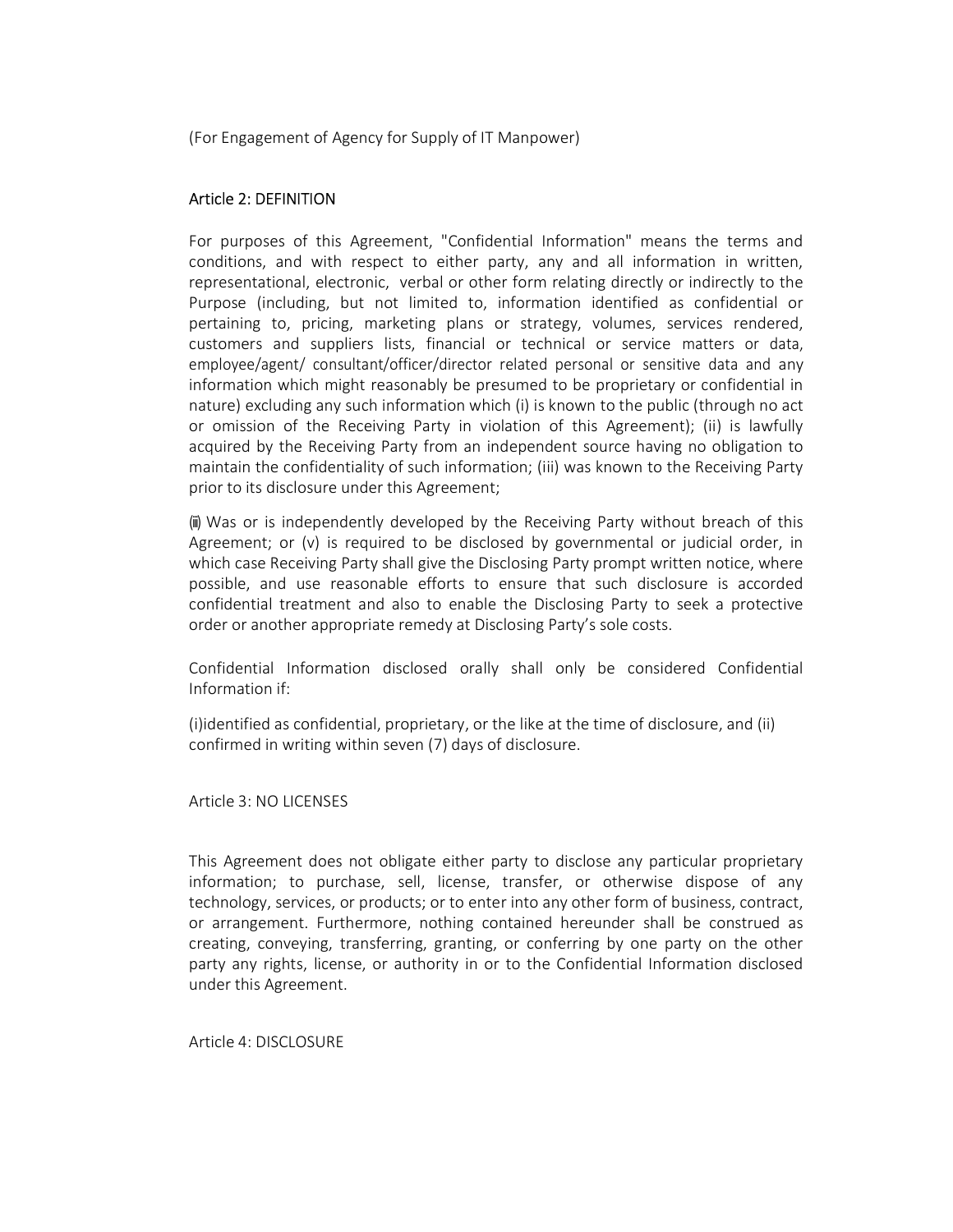Receiving Party agrees and undertakes that it shall not, without first obtaining the written consent of the Disclosing Party, disclose or make available to any person, reproduce or transmit in any manner, or use (directly or indirectly) for its benefit or the benefit of others, any Confidential Information save and except both parties may disclose any Confidential Information to their affiliates, directors, officers, employees or advisors of their own or of Affiliates on a "need to know" basis to enable them to evaluate such Confidential Information in connection with the negotiation of the possible business relationship; provided that such persons have been informed of, and agree to be bound by obligations which are at least as strict as the recipient's obligations hereunder. For the purpose of this Agreement, Affiliates shall mean, with respect to any party, any other person directly or indirectly Controlling, Controlled by, or under direct or indirect common Control with, such party. "Control", "Controlled" or "Controlling" shall mean, with respect to any person, any circumstance in which such person is controlled by another person by virtue of the latter person controlling the composition of the Board of Directors or owning the largest or controlling percentage of the voting securities of such person or by way of the contractual relationship or otherwise.

The Receiving Party shall use the same degree of care and protection to protect the Confidential Information received by it from the Disclosing Party as it uses to protect its own Confidential Information of a like nature, and in no event, such degree of care and protection shall be of less than a reasonable degree of care.

The Disclosing Party shall not be in any way responsible for any decisions or commitments made by Receiving Party in relying on the Disclosing Party's Confidential Information.

Article 5: RETURN OR DESTRUCTION OF CONFIDENTIAL INFORMATION

The parties agree that upon termination/expiry of this Agreement or at any time during its currency, at the request of the Disclosing Party, the Receiving Party shall promptly deliver to the Disclosing Party the Confidential Information and copies thereof in its possession or under its direct or indirect control, and shall destroy all memoranda, notes, and other writings prepared by the Receiving Party or its Affiliates or directors, officers, employees or advisors based on the Confidential Information and promptly certify such destruction.

#### Article 6: INDEPENDENT DEVELOPMENT AND RESIDUALS

Both parties acknowledge that the Confidential Information coming to the knowledge of the other may relate to and/or have implications regarding the future strategies, plans, business activities, methods, processes, and or information of the parties, which afford them certain competitive and strategic advantage. Accordingly, nothing in this Agreement will prohibit the Receiving Party from developing or having developed for its products, concepts, systems or techniques that are similar to or compete with the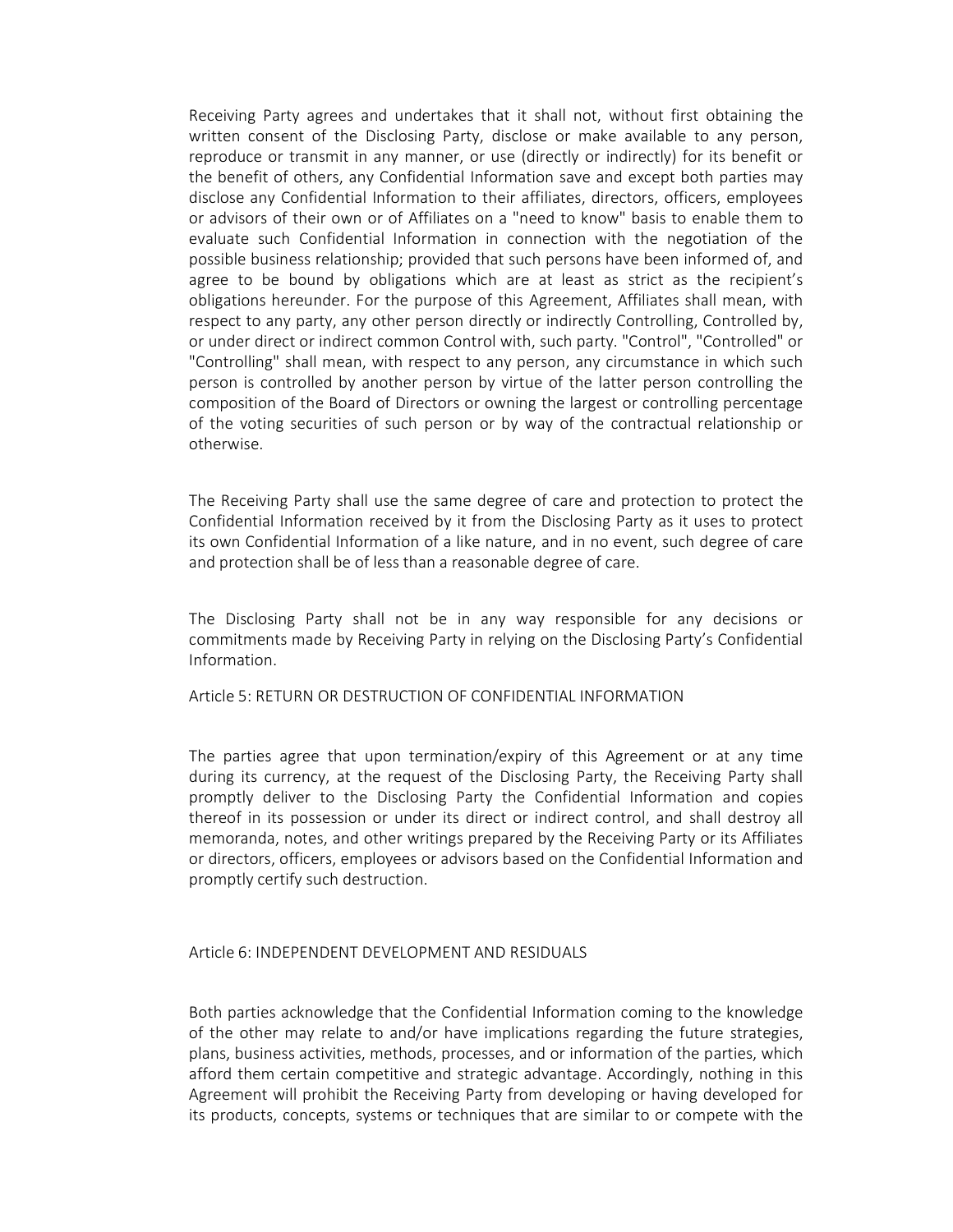products, concepts, systems or techniques contemplated by or embodied in the Confidential Information provided that the Receiving Party does not violate any of its obligations under this Agreement in connection with such development.

Article 7: NON-WAIVER

No failure or delay by either party in exercising or enforcing any right, remedy, or power hereunder shall operate as a waiver thereof, nor shall any single or partial exercise or enforcement of any right, remedy, or power preclude any further exercise or enforcement thereof or the exercise or enforcement of any other right, remedy or power.

Article 8: JURISDICTION

If any dispute arises between the Parties hereto during the subsistence or thereafter, in connection with or arising out of this Agreement, the dispute shall be referred to arbitration under the Indian Arbitration and Conciliation Act, 1996 by a sole arbitrator appointed by the NIXI Arbitration shall be held in Mumbai, India. The proceedings of arbitration shall be in the English language. The arbitrator's award shall be final and binding on the parties.

Article 9: GOVERNING LAW

This Agreement shall be governed exclusively by the laws of India and jurisdiction shall be vested exclusively in the courts at Mumbai in India.

Article 10: NON-ASSIGNMENT

This Agreement shall not be amended, modified, assigned, or transferred by either party without the prior written consent of the other party.

Article 11: TERM

This Agreement shall remain valid from the-----------------until the termination or expiry of this Agreement. The obligations of each Party hereunder will continue and be binding irrespective of whether the termination/expiry of the Agreement for a period of three years after the termination/expiry of this Agreement.